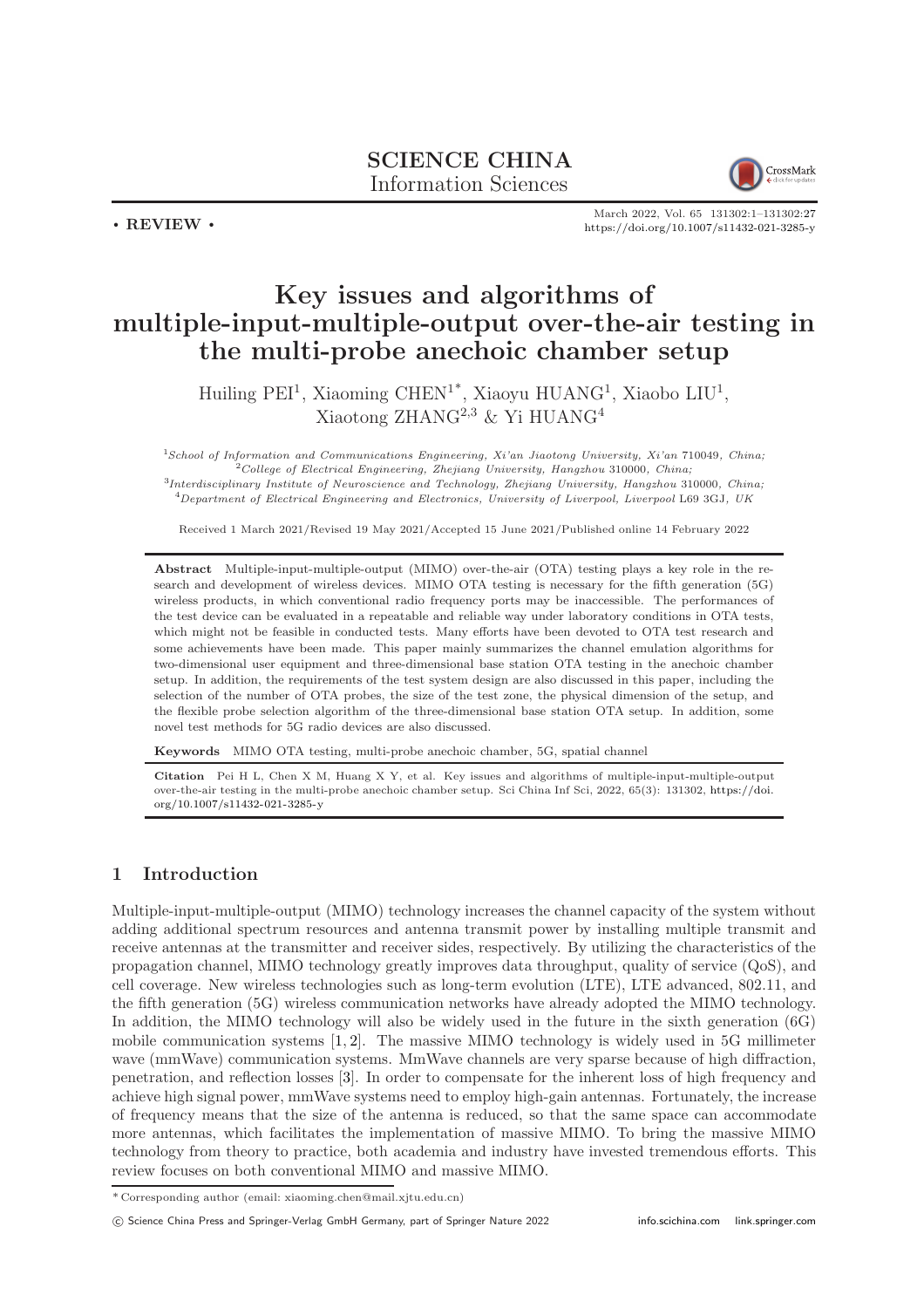

Figure 1 Illustration of the two-dimensional user equipment MIMO OTA setup.

It is important for network operators to know the radio performances of MIMO devices before massive rollout in the network. The over-the-air  $(OTA)$  testing [\[4,](#page-23-3)[5\]](#page-23-4) has been used to evaluate single-input-singleoutput system performance. It is also a suitable choice to assess the performances of MIMO systems. MIMO OTA testing is capable of reproducing radio propagation environment and thus can compare the different antenna configurations in the same environment [\[6\]](#page-23-5).

Many OTA test methods have been proposed. These methods differ in how to emulate the propagation channel, system size, and cost [\[7](#page-24-0)[–10\]](#page-24-1). There are three categories of test methods: reverberation chamber (RC) based methods [\[11](#page-24-2)[–13\]](#page-24-3), radiated two-stage (RTS) methods [\[14,](#page-24-4) [15\]](#page-24-5), and anechoic chamber-based methods [\[16](#page-24-6)[–18\]](#page-24-7). The RTS method evolves from the two-stage method [\[8\]](#page-24-8) in which the "cable" connection between the channel emulator (CE) ports and the device under test (DUT) antenna ports is approached in a wireless fashion. The multi-probe anechoic chamber (MPAC) setup is capable of reproducing any realistic radio propagation channel, and all critical parts are evaluated at once [\[19\]](#page-24-9), making it the most promising setup for MIMO OTA testing [\[20\]](#page-24-10).

The main idea of channel emulation is to ensure correct control of the signal emitted from the probe antennas so that the emulated channel experienced by the DUT approximates the target channel. Two common channel emulation methods are pre-fading signal synthesis (PFS) [\[9\]](#page-24-11) and plane wave synthesis (PWS). The PFS method assigns appropriate power weights to the probes to reproduce the spatial characteristics of the target channel at the receiver side [\[9,](#page-24-11) [21](#page-24-12)[–23\]](#page-24-13), whereas the PWS method assigns a suitable complex weight to each probe to reproduce the plane wave field of the target channel over the test zone. Additionally, a third method called equivalent induced voltage (EIV) [\[24\]](#page-24-14) is also presented in this paper. It is implemented based on the similarity of the received voltages. In fact, the EIV method is also related to the field synthesis technique, because the received voltage is a response of the antenna to the electric field in the test zone.

There are many different kinds of MIMO radio channel models. Ref. [\[25\]](#page-24-15) gave an overview of the models. The MIMO radio channel model typically includes the time, frequency, space, and polarization dimensions of the radio channel. Therefore, the model is time-varying, broadband, bidirectional, and polarized. The geometric-based random channel models are usually selected to be the target channel model, such as spatial channel model (SCM) and its extension (SCME) [\[26\]](#page-24-16), WINNER [\[27\]](#page-24-17), and 3GPP TR 38.901 [\[28\]](#page-24-18). The geometry-based modeling separates the antenna from the propagation, and the geometry and field pattern of the antenna can be defined independently of the propagation parameters.

The concept of clusters is widely used when simulating the multipath environment. A cluster has specific parameters including power angular spectrum (PAS) shape, angle of arrival (AoA), angle of departure (AoD), angle spread (AS), delay, and power. Different clusters have different delays, making the channel wideband. The PAS shape depends on the distribution of scattering components. User phantom has also been considered to achieve a more reliable performance evaluation of the MIMO device in the talk mode [\[29\]](#page-24-19).

For standardized two-dimensional (2D) user equipment (UE) MIMO OTA testing, the DUT is in the center of the test zone, and probes are evenly distributed on a circular ring around the DUT (Figure 1).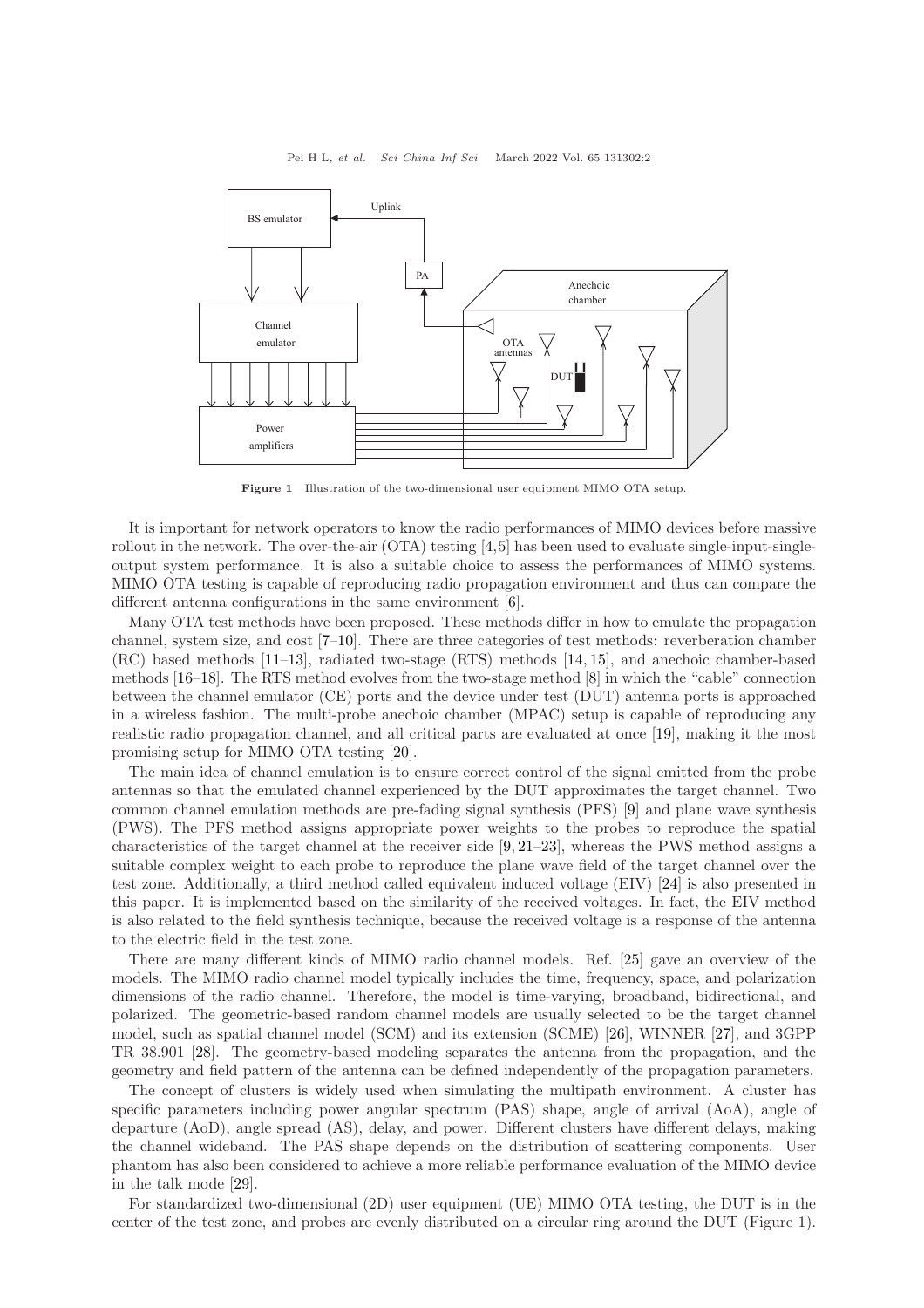



Figure 2 (Color online) Illustration of the 3D massive MIMO BS OTA setup.

The DUT is placed on a polystyrene pedestal, which supports rotation and linear motion [\[30\]](#page-24-20). The base station (BS) simulator is used to create the test signals. The channel simulator is used to connect to the probes to create different spatial channels [\[31\]](#page-24-21) and can create multipath environments including path delays, Doppler spread, and fast fading. The power amplifiers adjust the signal to the desired power level [\[20\]](#page-24-10). The DUT is generally assumed to be in the far field of the OTA antennas.

Conventional BS antennas are tested using conducted methods, i.e., by connecting coaxial cables to the BS antenna ports. But for massive MIMO arrays, the conducted test will require hundreds of cable connections and corresponding hardware resources, which is very complicated and cost-prohibitive. A three-dimensional (3D) cost-effective test setup called 3D sectored MPAC setup is proposed for massive MIMO BS antennas OTA testing (Figure 2). This setup includes an anechoic chamber, a large number of OTA probes covering the angle area of interest, a controller used to select the active OTA antennas from the available OTA antennas, a switching circuit used to connect the active OTA antennas to the radio frequency (RF) interface ports of the CE, a DUT and a UE simulator (or multiple UEs) to mimic the UE behavior [\[32\]](#page-24-22). The detailed reason for choosing this test setup will be given in Section 3.

The purpose of this review is to summarize the key algorithms and issues of MIMO OTA testing in the MPAC setup. The abbreviations involved in this paper are shown in Table [1.](#page-3-0)

# 2 Testing of UE in 2D scenario

The channel propagation environment is 3D in the real physical world. 3D UE OTA testing has been studied in many research works, which place multiple probe rings with different elevation angles. The channel emulation technique for arbitrary 3D channel models has been described [\[33\]](#page-24-23). The first and last probe rings should be placed symmetrically to produce better emulation accuracy [\[34\]](#page-24-24).

The PWS technique is more accurate than the PFS for most channel settings [\[35\]](#page-24-25). A specific probe setting can be found to achieve the best performance for a fixed test zone when the target channel model is determined [\[36\]](#page-24-26). Typically, sphere shaped test volume is usually assumed, but the ellipsoid-shaped test volume has proven to be more relevant [\[37\]](#page-24-27). Since we have more probes placed in the azimuth plane than in the elevation plane, the ellipsoid-shaped test zone is selected. The probe selection method has been proposed for 3D MPAC setup [\[38\]](#page-24-28) to bring down the cost. It has revealed that the multi-shot algorithm produces the best accuracy.

However, some algorithms, e.g., [\[38\]](#page-24-28), do not minimize the number of selected probe sets. To address this, the authors in [\[39\]](#page-24-29) proposed the decremental selection algorithm (DSA) and the error threshold selection algorithm based on alternating search (SAAS). These algorithms minimize the number of probes while ensuring the accuracy of the target channel emulation. Notably, the SAAS provides better performance than the DSA. To further improve simulation accuracy and reduce related costs, a flexible multi-probe setup for 3D emulation has been proposed in which the probe is mounted on a movable semi-arc track for flexible probe placement at both elevation and azimuth angles. Two probe selection algorithms, i.e., the genetic and multi-shot algorithms, have been proposed to verify the feasibility and accuracy of this setup [\[40\]](#page-24-30).

A 3D flexible MPAC setup has been proposed in [\[41\]](#page-24-31) to achieve better compared with a fixed setup in terms of spatial correlation emulation. Another channel emulation method, called the reference method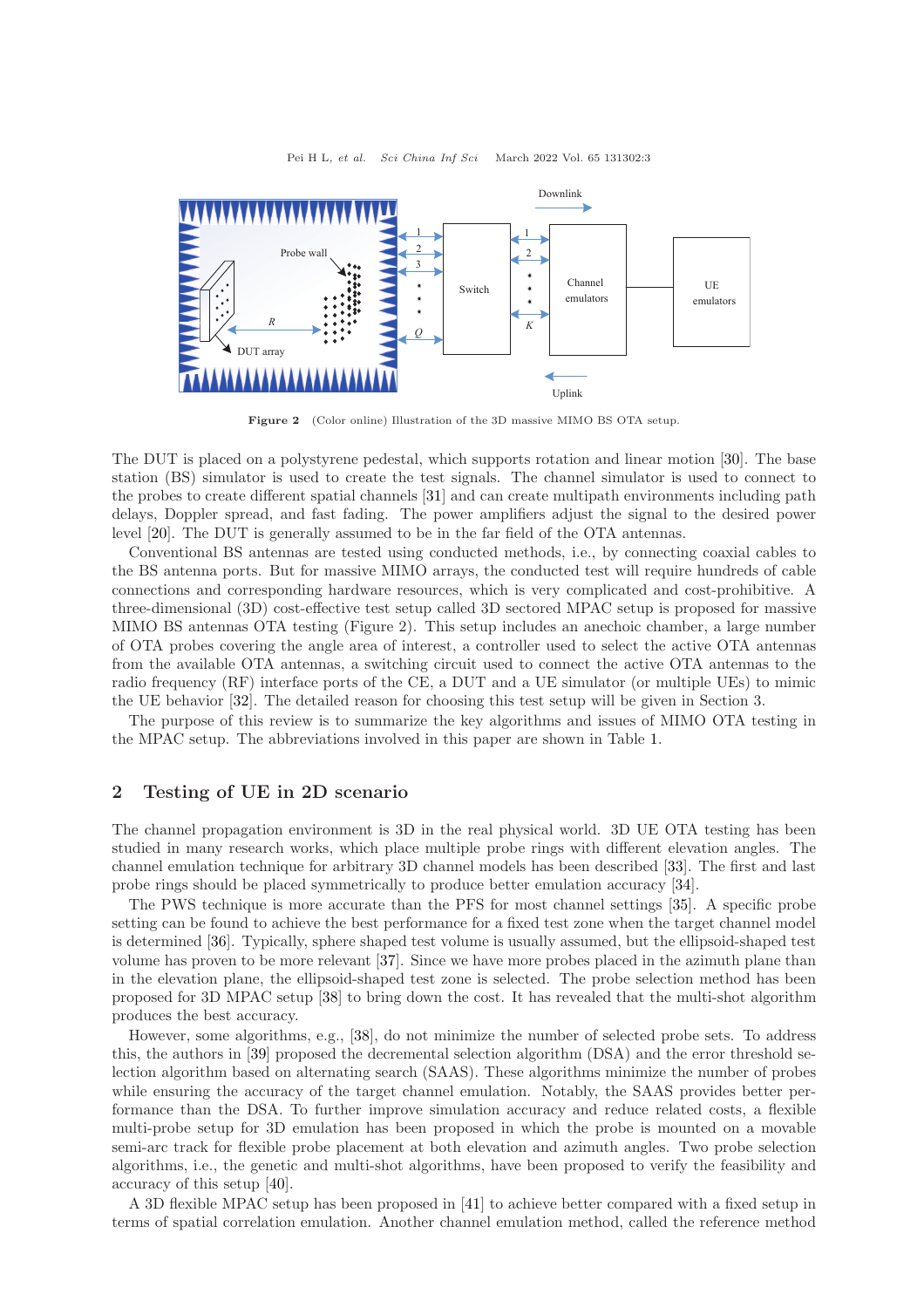<span id="page-3-0"></span>

| Abbreviation      | Full name                                       |  |  |
|-------------------|-------------------------------------------------|--|--|
| 2D                | Two-dimensional                                 |  |  |
| 3D                | Three-dimensional                               |  |  |
| 5G                | The fifth generation                            |  |  |
| 6G                | The sixth generation                            |  |  |
| ABC               | Artificial bee colony                           |  |  |
| AoA               | Angle of arrival                                |  |  |
| AoD               | Angle of departure                              |  |  |
| AS                | Angle spread                                    |  |  |
| <b>ASA</b>        | Azimuth spread of arrival                       |  |  |
| <b>BS</b>         | Base station                                    |  |  |
| CASA              | Cluster angular spreads of arrival              |  |  |
| CE                | Channel emulator                                |  |  |
| CFR               | Channel frequency response                      |  |  |
| <b>DSA</b>        | Decremental selection algorithm                 |  |  |
| <b>DUT</b>        | Device under test                               |  |  |
| <b>EIV</b>        | Equivalent induced voltage                      |  |  |
| <b>ESA</b>        | Elevation spread of arrival                     |  |  |
| <b>EVM</b>        | Error vector magnitude                          |  |  |
| FA                | Forward allocation                              |  |  |
| JADE              | Joint angle and delay estimation                |  |  |
| LOS               | Line of sight                                   |  |  |
| <b>LTE</b>        | Long-term evolution                             |  |  |
| MIMO              | Multiple-input-multiple-output                  |  |  |
| mmWave            | Millimeter wave                                 |  |  |
| <b>MPAC</b>       | Multi-probe anechoic chamber                    |  |  |
| MU-MIMO           | Multi-user MIMO                                 |  |  |
| <b>NLOS</b>       | $Non-LOS$                                       |  |  |
| <b>OTA</b>        | Over-the-air                                    |  |  |
| <b>PAS</b>        | Power angular spectrum                          |  |  |
| <b>PFS</b>        | Pre-fading signal synthesis                     |  |  |
| <b>PSO</b>        | Particle swarm optimization                     |  |  |
| <b>PWS</b>        | Plane wave synthesis                            |  |  |
| QoS               | Quality of service                              |  |  |
| RC                | Reverberation chamber                           |  |  |
| RF                | Radio frequency                                 |  |  |
| RMS               | Root mean square                                |  |  |
| <b>RTS</b>        | Radiated two-stage                              |  |  |
| SAAS              | Selection algorithm based on alternating search |  |  |
| $_{\mathrm{SCF}}$ | Spatial correlation function                    |  |  |
| SCM               | Spatial channel model                           |  |  |
| SCME              | Spatial channel model extension                 |  |  |
| UE                | User equipment                                  |  |  |

Table 1 Abbreviation and definition

for 3D channel [\[42\]](#page-24-32), managed to use a simple technique to allocate subpaths (i.e., the combination of uniform angle and power sampling). This method is more accurate than the spatial fading emulator method under the same conditions and addresses the shortcomings of the PFS method.

But, most of the standardized radio channel models such as WINNER and SCM channel models, are  $2D$  in the sense that they use only geometrical xy-coordinates (azimuth plane). The elevation dimension has been left out due to considerably smaller angular spread in elevation than in azimuth [\[9\]](#page-24-11). In addition, the AS of the propagation channel is large due to the complex scattering environment at the UE side. And the 2D MIMO-OTA setup can bring down the testing system cost considerably as compared to the 3D case, which is highly desirable for relatively low cost mobile devices. Therefore, the probes in the OTA setup are distributed on the horizontal probe ring according to the 3GPP standardizations.

This section mainly summarizes channel emulation methods for 2D UE MIMO OTA testing. Metrics to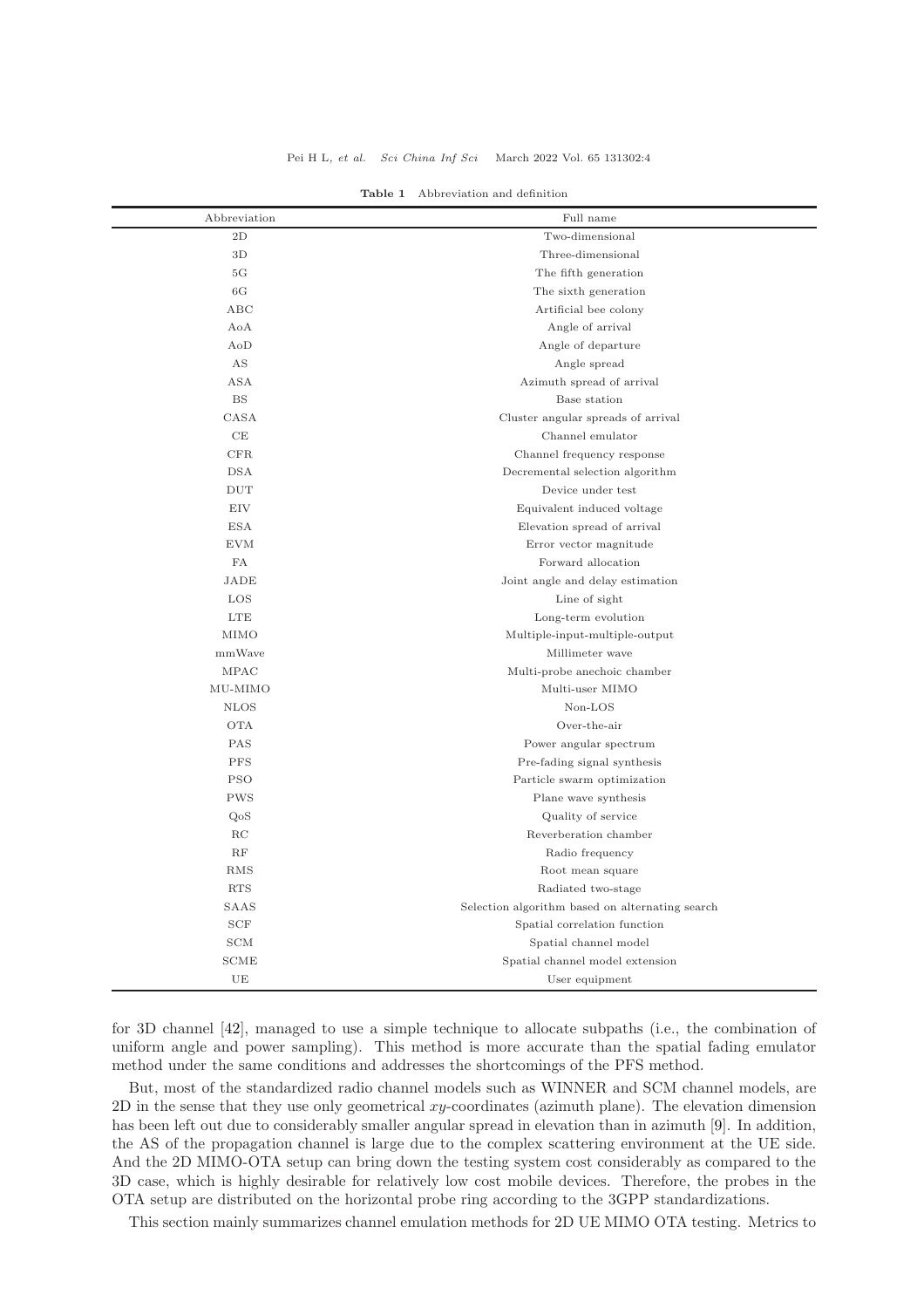

Figure 3 (Color online) Block diagram of Section 2.

evaluate the accuracy of channel emulation are also discussed. In addition, requirements for 2D MPAC setup design are also contained in this section. Typical channel emulation methods include PFS and PWS, but another technique called EIV (which focuses on reproducing target received voltage) is also described in this section. This paper does not cover the direct sampling technique because it is less accurate compared with the methods using optimized weights for the PFS technique [\[43](#page-25-0)[–45\]](#page-25-1).

Several studies, e.g., [\[46\]](#page-25-2) have identified three factors that result in measurement inaccuracies, i.e., the pedestal instability after sledge movement, the field variation over rotation at test area center and reflections. The sources of inaccuracies are DUT placement error, cable effect, and reflections inside the chamber. For example, the cable effect will distort the radiation pattern of the DUT and hence affect the measurements [\[46\]](#page-25-2).

Before the OTA testing, the channel model needs to be verified at the DUT location [\[47\]](#page-25-3) to ensure that the DUT can be tested in the desired channel environment. The verification process involves some important parameters, including power delay distribution, temporal correlation, spatial correlation, and cross-polarization power ratio. The specific verification process has been described in [\[48\]](#page-25-4).

It is important to calibrate the OTA system before conducting measurements. The main purpose of the calibration is to eliminate the non-idealities of the system such as the impact of probe placement errors on the measurement [\[49\]](#page-25-5). Performance deterioration caused by system non-idealities is investigated in terms of spatial characteristics in [\[49\]](#page-25-5), whereas Ref. [\[50\]](#page-25-6) investigated performance deterioration introduced by system non-idealities in terms of field synthesis.

Figure 3 draws a block diagram of this section for better illustration.

## 2.1 Channel emulation algorithms and their comparisons

## 2.1.1 PFS method

Since the PFS technique can emulate all dimensions of the standardized channel model, and only need to perform power calibration on OTA probes, it has been widely used in the industry. By convolving the transmitted signal from the BS simulator with the emulated channel impulse response from the CE, a pre-fading signal is created in the CE. The frequency and time characteristics of the fading channel are controlled by the CE. So the idea of the PFS method is to transmit power-weighted Rayleigh or any other fading signals from multiple independent probes to reproduce the spatial characteristics of the target channel measured at the receiver side. The fading signals associated with the same cluster are independent and identically distributed. Geometry-based random channel models are selected as target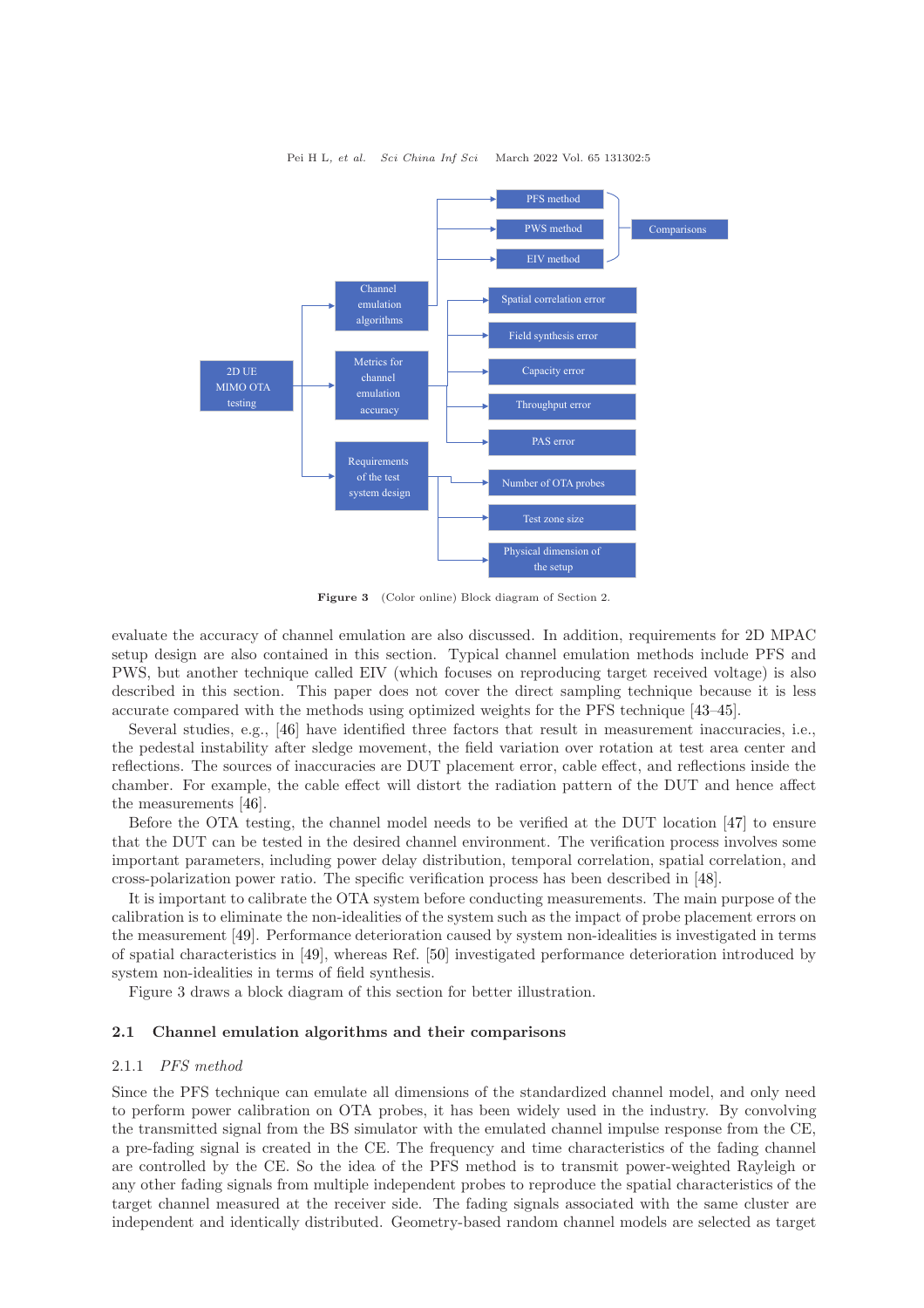channel models for the PFS technique. For a channel model with multiple clusters, an independent channel emulation is performed for each cluster. Each cluster maps to multiple probes, according to the PAS of the cluster and directions of OTA probes. Polarization is omitted in the following described PFS method, which can be readily extended to dual-polarized channel models. Spatial correlation has been selected as the metric to characterize the spatial characteristics at the Rx side. The spatial correlation is a statistical measure of the similarity of the received signals at different locations in space. The spatial correlation function (SCF) and PAS are a Fourier transform pair and the spatial correlation depends on the PAS of the channel. To reconstruct the PAS of the target channel, suitable probe power weights are generated for each cluster. The antenna correlation in the target channel can be written as

$$
\rho = \frac{\int_{-\pi}^{\pi} G_{q1}(\phi) G_{q2}^{*}(\phi) P(\phi) d\phi}{\sqrt{\int_{-\pi}^{\pi} P(\phi) |G_{q1}(\phi)|^{2} d\phi} \sqrt{\int_{-\pi}^{\pi} P(\phi) |G_{q2}(\phi)|^{2} d\phi}},
$$
\n(1)

where  $G_{q1}(\phi)$  and  $G_{q2}(\phi)$  are complex radiation patterns of antenna pair  $(q_1, q_2)$ ;  $\phi$  represents the AoA of the incoming wave;  $P(\phi)$  represents the continuous PAS of the target channel.

For simplicity, it is assumed that the DUT is omnidirectional. The spatial correlation of the target channel can be written as

$$
\rho(q_1, q_2) = \int_{-\pi}^{\pi} \exp\left(j2\pi/\lambda \left(\mathbf{p}_{q1} - \mathbf{p}_{q2}\right) \cdot \phi\right) P(\phi) d\phi, \tag{2}
$$

where  $\lambda$  is wavelength;  $p_{q1}$  and  $p_{q2}$  are position vectors of the antenna pair  $(q_1, q_2)$ .

Assuming that the wave received by the DUT in the test area is an ideal plane wave, the spatial correlation of the emulated channel can be written as

$$
\hat{\rho}_{\text{ideal}} = \sum_{k=1}^{K} g_k \exp \left( j2\pi / \lambda \left( \boldsymbol{p}_{q1} - \boldsymbol{p}_{q2} \right) \cdot \bar{\phi}_k \right),\tag{3}
$$

where  $g_k$  represents the power weight of the kth probe; K is the number of the probes;  $\bar{\phi}_k$  is the unit position vector of the kth probe.

Let  $\rho$  and  $\hat{\rho}_{\text{ideal}}$  represent the spatial correlation vectors of the target channel and the emulated channel under the ideal plane wave assumption, respectively. The objective function is based on the above two sets of spatial correlation.

$$
\min \|\hat{\rho}_{\text{ideal}}(g) - \rho\|_2^2. \tag{4}
$$

The spatial correlation is selected as the objective function without constraints on the PAS shape [\[9,](#page-24-11) [22,](#page-24-33) [23,](#page-24-13) [51\]](#page-25-7). However, owing to the limited number of the test samples, different shapes of the PASs may result in similar spatial correlation. Therefore, a limitation on the shape (average AoA and AS) of the PAS is introduced; that is, the PAS of the target channel is accurately simulated by limiting the deviation between the simulated average AoA and AS and the target average AoA and AS [\[52\]](#page-25-8). The above quadratic programming problem with linear constraints can be easily solved by convex optimization [\[53\]](#page-25-9). Note that if a small anechoic chamber is used for reduced cost, the emulated spatial correlation will introduce the spherical wave effect, and the emulated spatial correlation can be written as

$$
\hat{\rho}_{\text{small}} = \frac{\sum_{k=1}^{K} g_k \cdot F_{k,u} F_{k,v} \exp\left(j2\pi \left(d_{k,u} - d_{k,v}\right) / \lambda\right)}{\sqrt{\sum_{k=1}^{K} F_{k,u}^2 g_k \sum_{k=1}^{K} F_{k,v}^2 g_k}},\tag{5}
$$

where  $F_{k,u}$  and  $F_{k,v}$  are path loss terms from the kth probe to the uth and vth DUT elements, respectively;  $d_{k,u}$  and  $d_{k,v}$  are distances from the kth probe to the uth and vth DUT elements, respectively. In this case, the field within the test area includes both the desired signals from the probes and the undesired signals caused by reflections and coupling among the probes. Therefore, the chamber compensation technique can be used to reduce the undesired paths [\[54,](#page-25-10) [55\]](#page-25-11).

If the DUT antenna pattern is considered, the emulated antenna correlation in the OTA case can be written as

$$
\hat{\rho} = \frac{\sum_{k=1}^{K} G_{q1}(\phi_k) G_{q2}(\phi_k) g_k}{\sqrt{\sum_{k=1}^{K} |G_{q1}(\phi_k)|^2} \sqrt{\sum_{k=1}^{K} |G_{q2}(\phi_k)|^2}}.
$$
\n(6)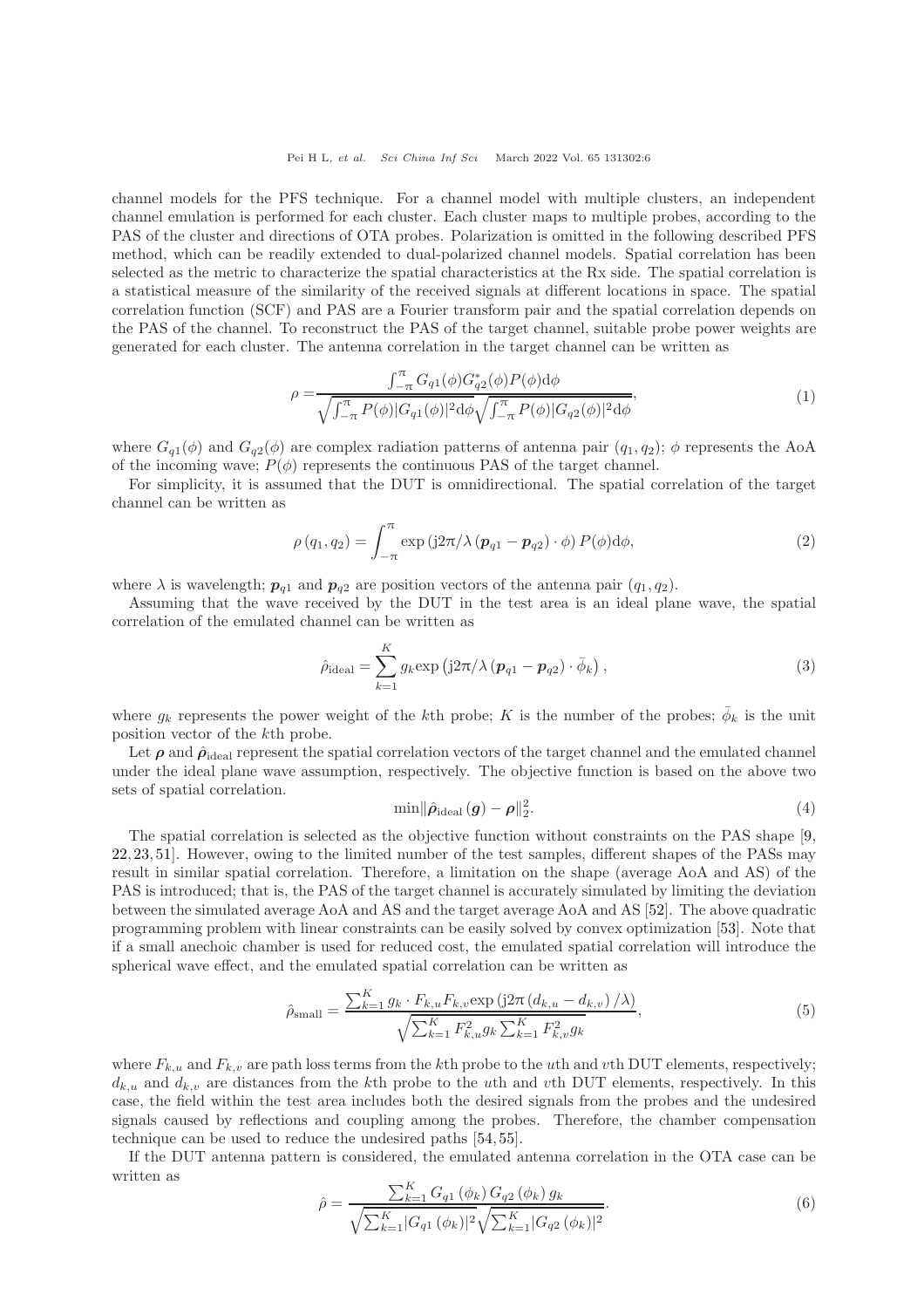The number of probe antennas that can achieve sufficient correlation accuracy for ideal DUTs may not achieve sufficient accuracy for realistic DUTs when the antenna pattern varies fast [\[24\]](#page-24-14). Therefore, DUT patterns should be considered to determine the number of probes. But for realistic DUT at sub 6 GHz, the DUT antenna pattern is quasi-omnidirectional.

Once the power weights of the probes are determined, the channel coefficients simulated by the PFS method are also determined. Note that the channel coefficients ignore the patterns of the probe antennas and the path loss of free space. There are U receiving antennas and S transmitting antennas, and for simplicity, only vertical polarization is considered.

$$
\hat{h}_{u,s,n}^{\text{PFS}}(t,f) = \sqrt{\frac{P_n}{M}} \sum_{k=1}^{K} \sum_{m=1}^{M} F_s^{\text{Tx}} \left( \varphi_{n,m} \right) F_u^{\text{Rx}} \left( \phi_k^{\text{OTA}} \right)
$$

$$
\cdot \sqrt{g_{n,k}} \cdot \exp \left( j2\pi v_{n,m} t + j\Phi_{n,m,k} \right) \cdot \exp \left( -j2\pi f \tau_n \right),\tag{7}
$$

where  $P_n$  is the power of the nth cluster; M is the number of subpaths in each cluster;  $F_s^{Tx}$  and  $F_u^{Rx}$ are the field pattern of sth Tx antenna and uth Rx antenna, respectively. Note that the field pattern is defined with a common phase center.  $v_{n,m}$  is the Doppler frequency of the mth subpath of the nth cluster;  $\tau_n$  is delay of the nth cluster;  $\Phi_{n,m,k}$  is the random initial phase generated for each subpath of each cluster. Note that for each probe, the random initial phase is independently generated.

### 2.1.2 PWS method

The PFS technique can only reproduce channels with specific PAS shapes, while the PWS technique can reproduce dynamic multipath environments with time-varying PASs. The target field is approximated by superposing the fields from probes for the PWS method. The target field can be determined by arbitrary reference channel models, such as geometry based random channel models. Note that the probe weights are generated for each subpath instead of for each cluster. The generation of plane waves relies on assigning appropriate complex weights to different probes. The main disadvantage of the PWS method is that the probes require phase and power calibration due to complex probe weights. The PWS technique can be implemented based on plane waves  $[9, 56]$  $[9, 56]$  or by using the spherical wave theory to synthesize desired electromagnetic field environment [\[16,](#page-24-6) [57\]](#page-25-13). Although the PWS method is traditionally based on plane waves, the spherical wave theory is preferred because it includes near-field effects during the synthesis of electromagnetic environments [\[18\]](#page-24-7). Therefore, the technique using the spherical wave theory supports the DUT evaluation well in the real-world operation. Another reason for the superiority of the technique based on the spherical wave theory is the well-known cut-off property of the spherical wave function, which provides a theoretical estimate of the number of probes.

For a single plane wave, according to the least squares technique [\[58\]](#page-25-14), the optimization problem can be solved with the following equation:

$$
FW = T,\tag{8}
$$

where  $T$  is the target field;  $\bm{F}$  is the coefficient transfer matrix from the probes to the sampling points over the test area;  $W$  is the weight vector to be solved. Assuming that the  $M$ -point sampling is performed in the test area and  $M$  is greater than  $K$  (i.e., the number of probes), then the optimization problem becomes an over-determined problem, and the weight vector can be obtained by solving the following problem of minimizing the 2-norm:

$$
\min_{\mathbf{w}} \|\mathbf{F}\mathbf{W} - \mathbf{T}\|.\tag{9}
$$

From this, we can get

$$
W = \left(F^{\mathrm{H}}F\right)^{-1}T^{\mathrm{H}}T.\tag{10}
$$

For vertical polarization, both the target field and the emulated field are perpendicular to the xy plane. For horizontal polarization, the target field is on the xy plane and perpendicular to the AoA, whereas the emulated field is on the xy plane and perpendicular to the AoA where the probe is located. To accurately emulate the horizontal polarization field, the optimization must be decomposed to two orthogonal axes  $x$  and  $y$  as

$$
\min_{\mathbf{w}} \left\| \begin{bmatrix} \mathbf{F}_x \\ \mathbf{F}_y \end{bmatrix} \mathbf{W} - \begin{bmatrix} \mathbf{T}_x \\ \mathbf{T}_y \end{bmatrix} \right\|_2^2, \tag{11}
$$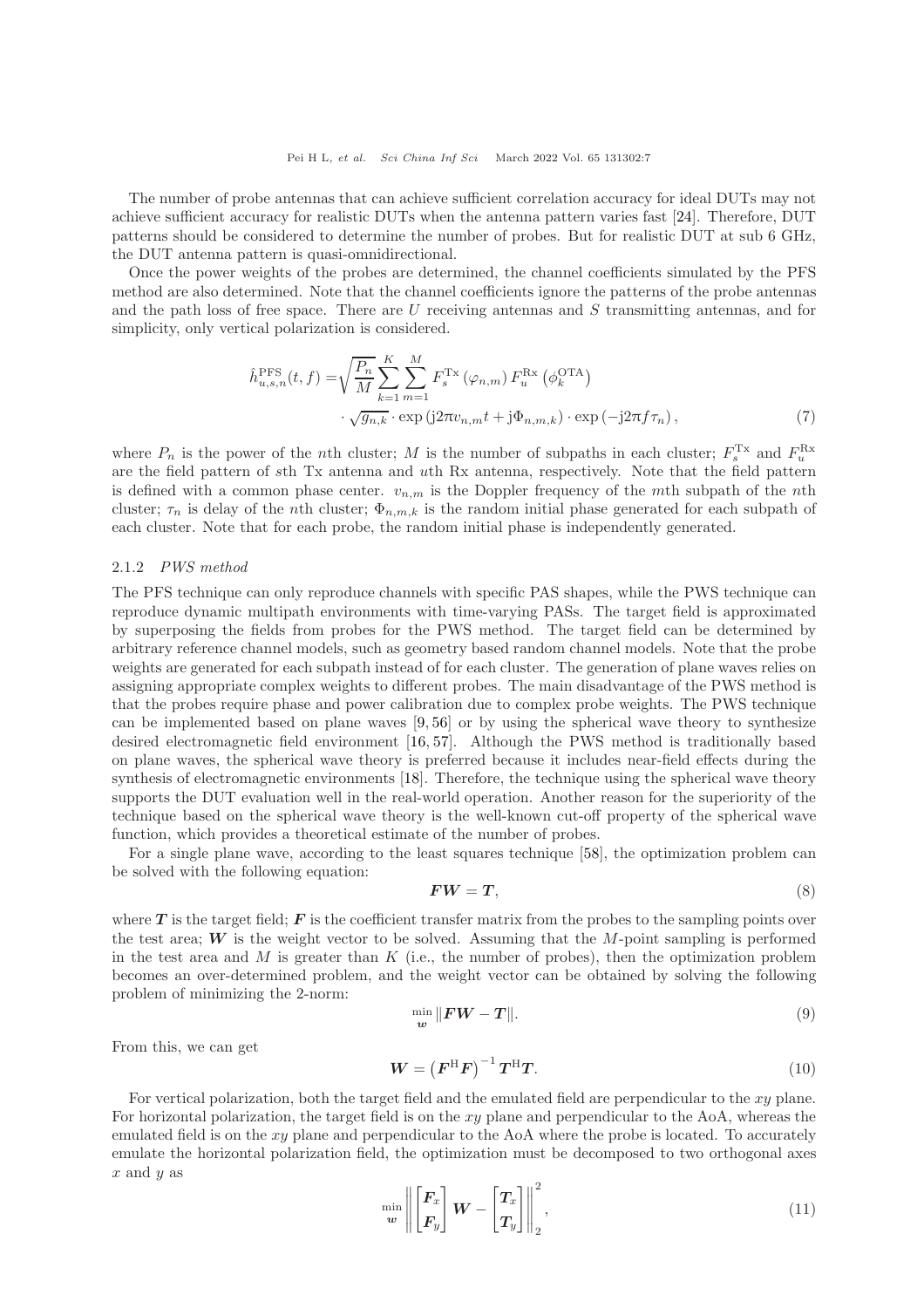and it can be easily solved by convex optimization. The correlation accuracy for the two polarizations is the same for the large OTA ring radius [\[24\]](#page-24-14).

Using spherical wave extension, the electric field of a time-harmonic plane wave from the free space can be expressed as

$$
E(r,\theta,\phi) = \frac{k}{\sqrt{\eta}} \sum_{s=1}^2 \sum_{n=1}^{\infty} \sum_{m=-n}^n Q_{\text{smn}}^{(1)} F_{\text{smn}}^{(1)}(r,\theta,\phi), \qquad (12)
$$

where k is the wave number;  $\eta$  is the admittance of the medium;  $s, m, n$  represent the mode index of the spherical wave;  $Q_{\text{smn}}^{(1)}$  is a spherical wave coefficient for a spherical standing wave;  $F_{\text{smn}}^{(1)}$  is the corresponding spherical vector wave function in the standard spherical coordinates. Due to the cutoff property of the spherical wave function [\[59\]](#page-25-15), especially that of the spherical Bessel function and its derivative function, Eq. (12) can be written as

$$
E(r,\theta,\phi) = \frac{k}{\sqrt{\eta}} \sum_{s=1}^{2} \sum_{n=1}^{N} \sum_{m=-n}^{n} Q_{\text{smn}}^{(1)} F_{\text{smn}}^{(1)}(r,\theta,\phi), \tag{13}
$$

where N is the truncation number,  $N = [kr_0 + n_1]$ ;  $r_0$  is the radius of the test area;  $n_1$  is a small integer used to control the accuracy of the emulation;  $\lceil \cdot \rceil$  denotes round up operation. Similarly, the radiated field of a probe can be written as

$$
E_k(r, \theta, \phi) = \frac{k}{\sqrt{\eta}} \sum_{j=1}^{J} w_k P_j^k F_j^{(1)}(r, \theta, \phi),
$$
\n(14)

where  $w_k$  is the voltage of the k<sup>th</sup> probe; *J* is the number of spherical wave modes;  $P_j^k$  is a spherical wave coefficient of the probe radiation pattern. To reproduce the target field in (13), we can obtain an equation

$$
\begin{bmatrix} P_1^1 & P_1^2 & \cdots & P_1^K \\ P_2^1 & P_2^2 & \cdots & P_2^K \\ \vdots & \vdots & \ddots & \vdots \\ P_J^1 & P_J^2 & \cdots & P_J^K \end{bmatrix} \begin{bmatrix} w_1 \\ w_2 \\ \vdots \\ w_k \end{bmatrix} = \begin{bmatrix} Q_1 \\ Q_2 \\ \vdots \\ Q_J \end{bmatrix} . \tag{15}
$$

This equation can be written in a matrix form like  $PW = Q$ . Then the probe voltage vector can be obtained by the Moore-Penrose pseudo-inverse as

$$
W = P^{+}Q = (P^{\mathrm{H}}P)^{-1}P^{\mathrm{H}}Q.
$$
\n
$$
(16)
$$

Two schemes are proposed to reproduce the time-varying SCM. In the first scheme, each snapshot of the time-varying channel is considered static and can be modeled by multiple static plane waves, each of which has a complex amplitude, AoA, and polarization. The PWS technique is applied to each snapshot to form the time-varying channel. In the second scheme, the cluster with a static PAS can be discretized by a set of plane waves with specific AoAs. The Doppler frequency shift is introduced into each static plane wave to generate the time-varying channel. If the Doppler shift is introduced to the system, the time-varying weight is obtained by multiplying the complex weight by the rotation phasor.

$$
w_k(t) = w_k \exp(-j t w_d) = w_k \exp(j t \beta \cdot \boldsymbol{v}), \qquad (17)
$$

where  $w_d$  is the Doppler shift, which can be determined by the wave vector  $\beta$  and the moving speed v of the DUT.

Once the complex weights of the probes are determined, the channel coefficients emulated by the PWS method are also determined. Note that the channel coefficients also ignore the patterns of the probe antennas and the path loss of free space.

$$
\hat{h}_{u,s,n}^{\text{PWS}}(t,f) = \sqrt{\frac{P_n}{M}} \sum_{m=1}^{M} \sum_{k=1}^{K} F_s^{\text{Tx}} \left( \varphi_{n,m} \right) F_u^{\text{Rx}} \left( \phi_k^{\text{OTA}} \right)
$$

$$
\cdot w_{n,m,k} \cdot \exp \left( j2\pi v_{n,m} t + j\Phi_{n,m} \right) \cdot \exp \left( -j2\pi f \tau_n \right),\tag{18}
$$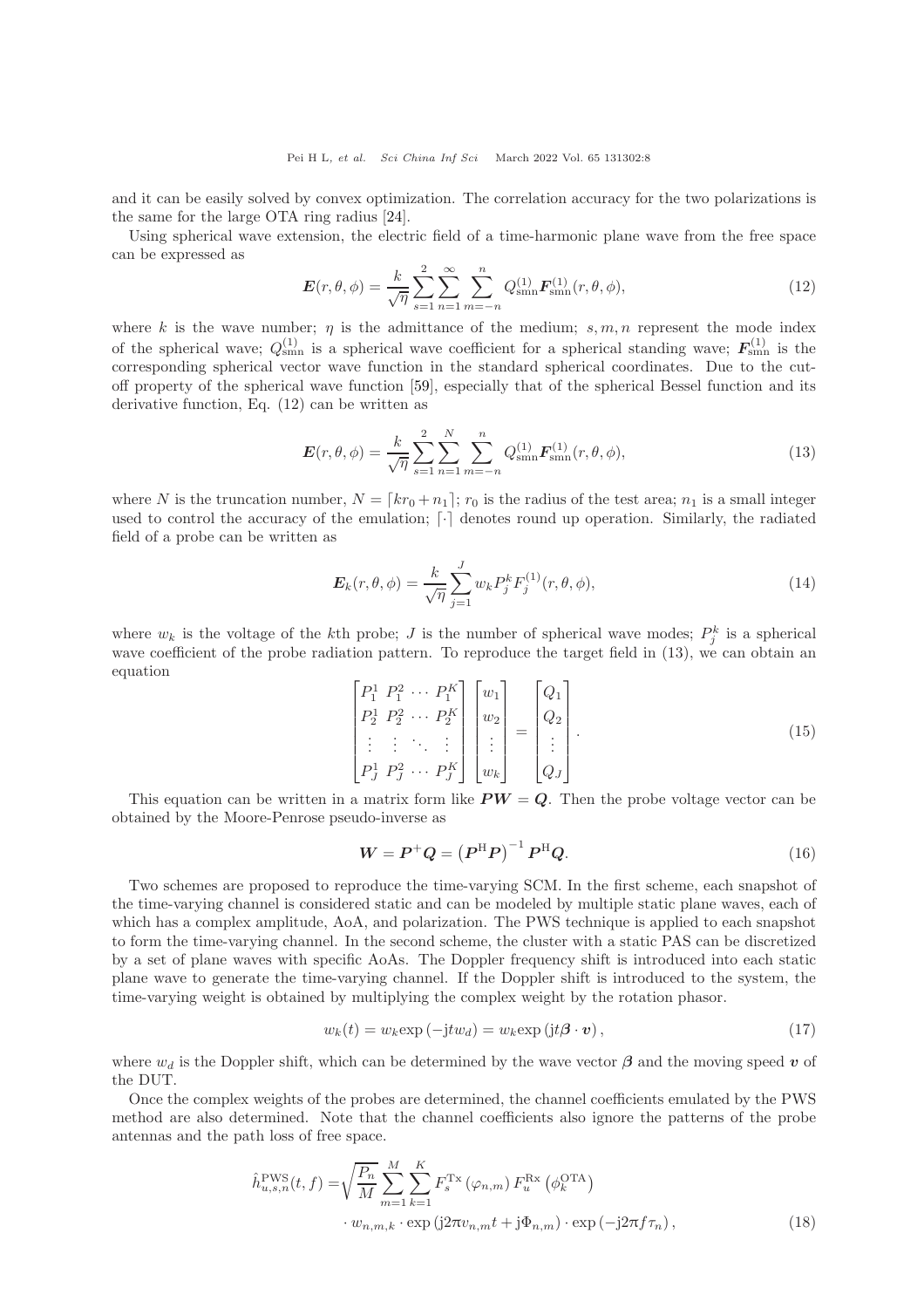where  $w_{n,m,k}$  is the complex weight of the kth probe of the mth subpath of the nth cluster.

If the modeling of the Ricean channel is involved, the line of sight (LOS) path can be emulated by the PWS method, whereas the other non-LOS clusters are simulated by the PFS method [\[60\]](#page-25-16). In this case, it should be noted that for the LOS path, power and phase calibration are both required, but only power calibration is required for other paths.

The space-time correlation analysis has been performed for the above two emulation methods [\[60\]](#page-25-16), which revealed that the power AoA-AoD spectrum has a Kronecker structure in the PFS method.

#### 2.1.3 EIV technique

The goals of the PFS and PWS methods are to reproduce the correlation at the Rx side and to reconstruct the target field within the test area, respectively. Although the PWS technique can synthesize plane waves with arbitrary AoAs, the difference between the target received voltage and induced received voltage in the OTA case is still a problem. The EIV method aims to reproduce the target received voltage by assigning appropriate complex weight to each probe. The accuracy of the received voltage depends on the field synthesis accuracy and radiated pattern of the DUT antenna.

The received voltage is not only determined by the impinging plane waves but by antenna patterns. The target received voltage can be defined as

$$
V = E_0 \cdot L(\phi),\tag{19}
$$

where  $E_0$  is the electric density of the incident field and L is the antenna radiation pattern. The antenna pattern refers to the relative field strength of the radiation field in the far field area. When  $E_0$  is constant, the induced voltage changes with the antenna pattern  $L(\phi)$ , which is a function of  $\phi$ . Assume that the OTA probes radiate ideal plane waves. The emulated received voltage in the OTA case can be defined as

$$
\hat{V} = \sum_{k=1}^{K} V_k = E_0 \cdot \sum_{k=1}^{K} g_k(\phi) L(\phi_k) = E_0 \cdot \hat{L}(\phi),
$$
\n(20)

where  $\hat{L}(\phi)$  is the emulated antenna radiation pattern in the plane wave arrival direction  $\phi$ . Our goal is to optimize  $g_k$  to ensure that V is equal to  $\hat{V}$ .  $g_k(\phi)$  can be obtained by using trigonometric interpolation [\[61\]](#page-25-17) as follows:

$$
g_k(\phi) = \frac{1}{K} \sum_{k=1}^{K} \cos m (\phi - \phi_k),
$$
 (21)

where  $m = k - [K/2]$ . Then we can solve for the complex weight assuming that the phase at the test zone center is 0 as

$$
g_k^{\text{TI}}(\phi) = g_k(\phi) \exp\left(-j\beta R\right),\tag{22}
$$

where  $\beta$  is the wave number; R is the radius of the OTA probe ring. The EIV method generates the same complex weights as the PWS method when  $R$  is large [\[24\]](#page-24-14).

#### 2.1.4 Comparisons of channel emulation algorithms

This subsection mainly provides comparisons of channel emulation algorithms listed in Subsections 2.1.1– 2.1.3.

(1) Comparison between PFS and PWS methods. Generally, the PFS and PWS techniques are considered to have almost the same emulation accuracy. However, this conclusion is only valid under certain conditions. In order to compare the emulation accuracy of the PFS and PWS methods, we conduct a series of simulations. Assume that 16 probes are evenly distributed on a circle with a radius of 2 m, that is, the angular spacing between two adjacent probes is 22.5 ◦ (Figure 4). Assume that the target channel has only a single cluster and the PAS of the cluster follows the Laplacian distribution. Two types of clusters are considered in the emulation, one of which has a mean AoA of 0◦ (best case) and the other has a mean AoA of 11.25° (worst case). The cluster angular spreads of arrival (CASA) changes from 5° to 30◦ with an interval of 5◦ in the emulation. By comparing the emulated SCFs of the PFS and PWS methods to the target channel for the two cases, the performances of the PFS and PWS methods are demonstrated.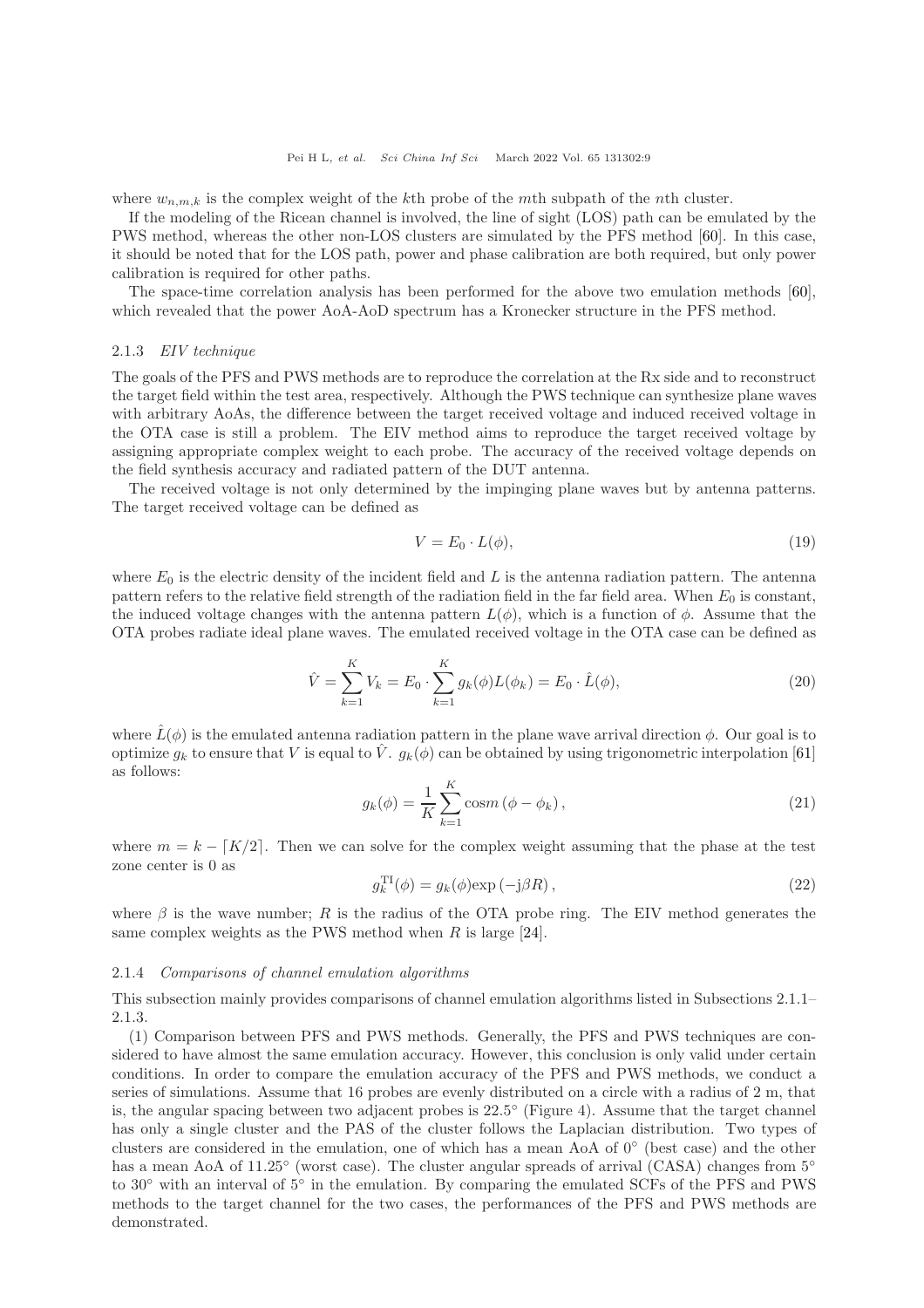

Figure 4 (Color online) The 2D OTA probe configuration for the emulation.



Figure 5 (Color online) Correlation for the best case.

Figures 5 and 6 show the correlation curves as a function of DUT antenna separation for the best case and worst case, respectively. It can be seen that the SCF of the PWS method follows that of the target channel well until the antenna separation grows larger than  $1.5\lambda$ . This is because the PWS technique can reproduce plane waves with arbitrary AoAs in the test zone with a sufficient number of OTA probes, as demonstrated in [\[60\]](#page-25-16). As can be seen, the PWS method outperforms by the PFS method for both cases. The emulation deviation of both methods gradually decreases as the CASA increases. Nevertheless, it is also demonstrated that the PFS method has poor emulation performance for clusters with small CASAs. When the CASA is much smaller than the angular separation of adjacent OTA probes, the cluster becomes very specular in the angular domain, and the emulation deviation of the PFS technique in the worst case becomes more obvious. Because the cluster illuminates in the direction where no OTA probe is located, the PFS technique cannot accurately reproduce it. However, the PFS and PWS methods have almost the same emulation accuracy when the CASA is large.

(2) Comparison between PWS and EIV methods. The comparison between PWS and EIV methods is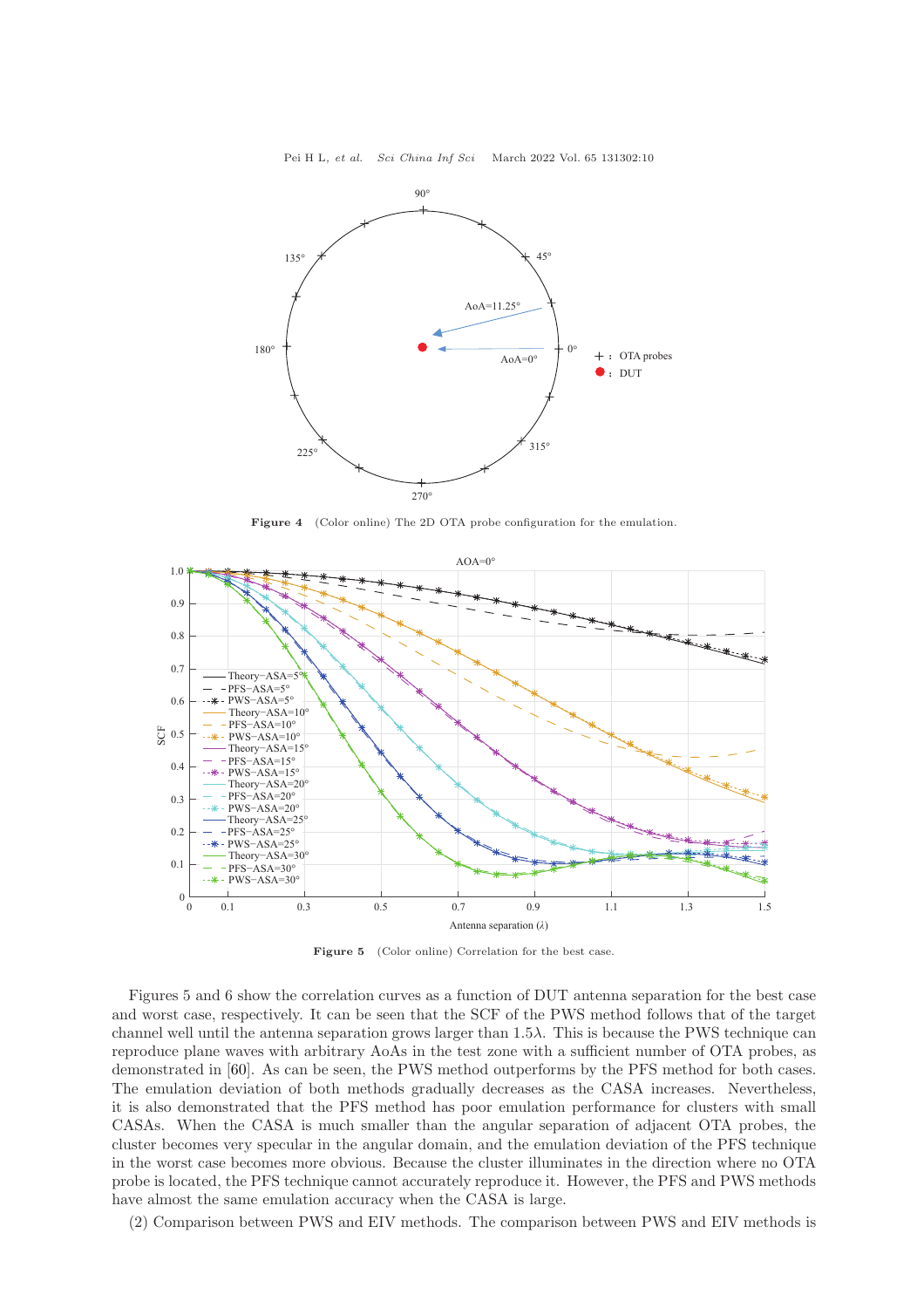

Pei H L, et al. Sci China Inf Sci March 2022 Vol. 65 131302:11

Figure 6 (Color online) Correlation for the worst case.

Table 2 Performance of three methods for 2D UE OTA testing

<span id="page-10-0"></span>

| Channel emulation algorithm | Performance                                                                                   |  |
|-----------------------------|-----------------------------------------------------------------------------------------------|--|
| <b>PFS</b>                  | Cost function is the deviation of spatial correlations.                                       |  |
|                             | Not suitable for small CASA. Only power calibration is needed.                                |  |
| <b>PWS</b>                  | Cost function is the deviation of fields.                                                     |  |
|                             | Can accurately synthesize arbitrary plane waves. Both power and phase calibration are needed. |  |
| EIV                         | Cost function is the deviation of received voltages.                                          |  |
|                             | Not suitable for small OTA probe rings. Both power and phase calibration are needed.          |  |

detailed in [\[24\]](#page-24-14). First, the complex weights obtained by the EIV technique are polarization independent, which is the same as the PWS technique. Second, the complex weighting matrix obtained by the PWS and EIV techniques is practically the same when the radius of the OTA ring is large. But the PWS technique has better emulation accuracy if the OTA ring radius is small. This is because accurate field synthesis does not mean accurate received voltage, and the difference is mainly due to the limited OTA ring radius.

Three channel emulation methods, namely PFS, PWS, and EIV methods, for 2D UE OTA testing are introduced and analyzed above. Table [2](#page-10-0) summarizes the performance of the three methods.

## 2.2 Channel emulation accuracy

There are some metrics to evaluate how well the emulated channel approximates the target channel, including spatial correlation error, field synthesis error, capacity error, and throughput error.

(1) Spatial correlation error. The spatial correlation error, i.e.,  $|\rho - \hat{\rho}|$ , is generally selected to evaluate the emulation accuracy for the PFS technique, where  $\rho$  and  $\hat{\rho}$  represent the target and emulated spatial correlations, respectively. For example,  $|\rho-\hat{\rho}| < 0.1$  is used in [\[9\]](#page-24-11). When  $|\rho|$  is high, the spatial correlation error is more critical, which means the performance of the MIMO system is sensitive to spatial correlation. On the contrary, the spatial correlation error is less critical when  $|\rho|$  is small [\[62\]](#page-25-18). However, different shapes of PASs may result in similar spatial correlations. Therefore, in order to ensure that the spatial correlation error is a good measure of the emulation accuracy, the error threshold of the PAS needs to be added as the optimization constraint, as described in Subsection 2.1.

(2) Field synthesis error. The field synthesis error, i.e.,  $|E - \hat{E}|$ , is generally selected to evaluate the emulation accuracy for the PWS technique, where  $E$  and  $\hat{E}$  represent the target and emulated field, respectively [\[58\]](#page-25-14). −15 dB is usually used as the error threshold of the error vector magnitude (EVM) of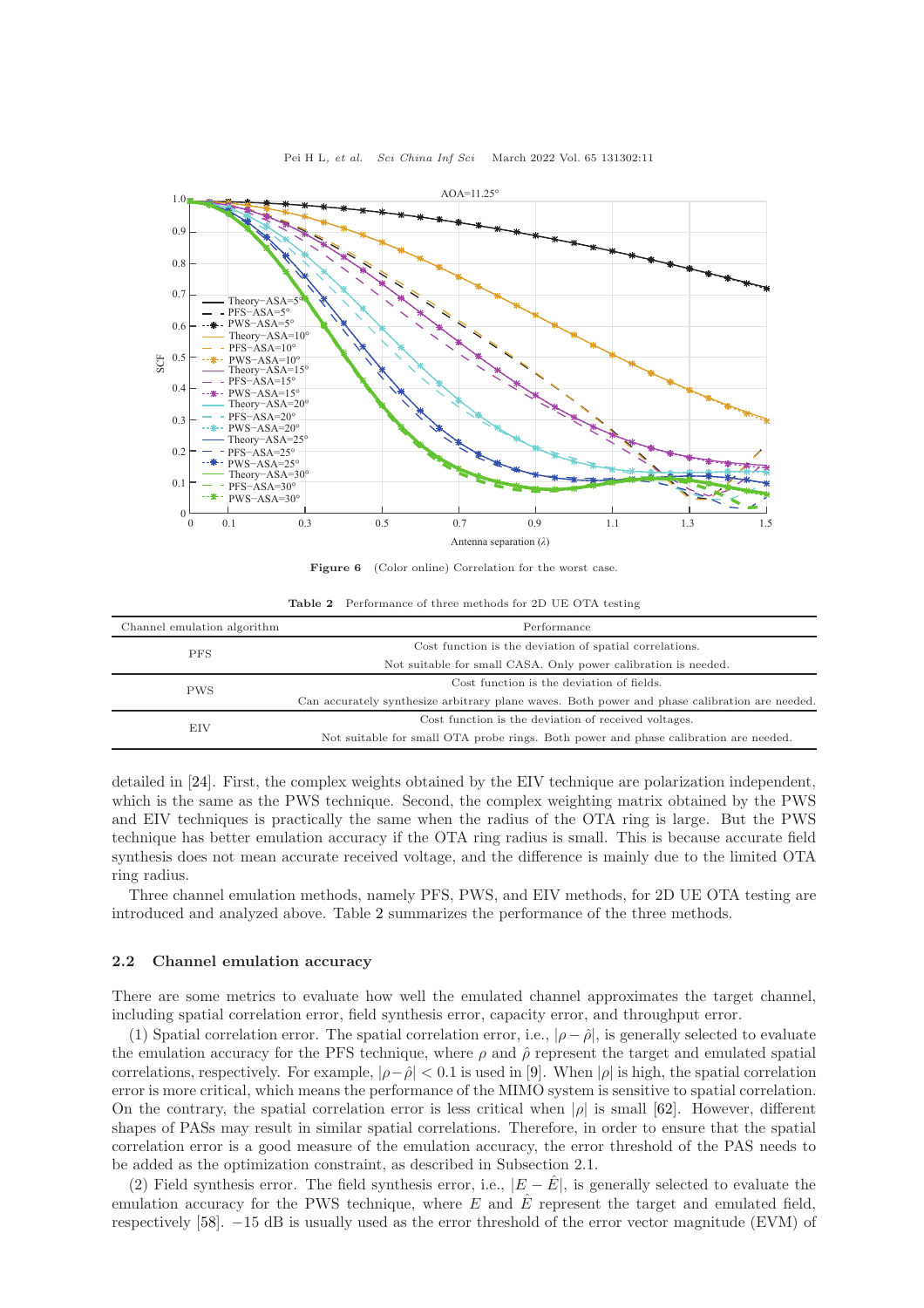the electric field. EVM is defined as

$$
EVM = 10\log_{10} \frac{\|E - \hat{E}\|_2^2}{\|E\|_2^2}.
$$
\n(23)

(3) Capacity error. However, the spatial correlation error and the field synthesis error cannot directly reflect the data rate error. Thus, the channel capacity error is proposed in [\[63\]](#page-25-19). MIMO channel matrix in the frequency domain has been obtained in Subsections 2.1 and 2.2. We assume that the channel state information is not available on the Tx side. Therefore, equal power is assumed among Tx antennas, and the channel capacity is calculated based on this assumption. The instantaneous channel capacity of the target channel can be written as [\[64\]](#page-25-20)

$$
C(t) = \frac{\sum_{n_f=1}^{N_f} \log_2 \det(\boldsymbol{I} + \frac{\sigma}{\eta \cdot S} \cdot \boldsymbol{H}(t, n_f) \cdot \boldsymbol{H}(t, n_f)^{\mathrm{H}})}{N_f},\tag{24}
$$

where  $N_f$  is the number of subcarriers;  $\sigma$  is signal to noise ratio; S is the number of Tx antennas;  $\eta$  is the power normalization factor to ensure the received power is one. Note that  $N_f$  has to be large enough to ensure that each sub-channel experiences flat fading.

Let  $C$  and  $C$  represent the target and emulated channel capacities, respectively. Then the capacity error is defined as  $|C - \tilde{C}|$ . The channel capacity error threshold is set to 0.2 bits/s/Hz in [\[63\]](#page-25-19). When the correlation at the transmit side is high, both the target and emulated channel capacities are low, and the correlation at the receive side is irrelevant to the simulation accuracy. Therefore, the size of the test area is usually limited when the spatial correlation at the transmit side is low. Furthermore, when the target spatial correlation at the receive side is small, the channel capacity accuracy is less sensitive to the spatial correlation accuracy.

(4) Throughput error. The channel capacity only indicates the theoretical upper bound of the data rate, and cannot directly reflect practical MIMO terminal performance [\[62\]](#page-25-18). Throughput error is used to characterize the channel emulation accuracy in order to reflect the end-to-end performance of the system. Throughput error is defined as the difference between the target and emulated throughputs. The measurement method of the system throughput will be described in Subsection 2.3.2. The throughput error needs to be measured when the correlation at the BS side is small to obtain real measurement performance, which is the same as channel capacity error. Moreover, when the target spatial correlation at the receive side is small, the throughput accuracy is also less sensitive to the spatial correlation accuracy.

In summary, the spatial correlation error is usually used to characterize the OTA simulation accuracy for the PFS technique, but it is necessary to pay attention to adopt the PAS error in the constraints of the PFS optimization. The field synthesis error is selected to express the simulation accuracy for the PWS technique. It is more appropriate to use the channel capacity error or the throughput error as the metric to measure the emulation accuracy, and the throughput error is more concerned with the real end-to-end performance of the system.

#### 2.3 Rrequirements of the 2D UE test system design

#### 2.3.1 Number of OTA probes

The number of required OTA antennas in the MPAC setup has been studied in many literatures. Studies have shown that the number of OTA probes is related to the DUT size, channel model, OTA probe locations, and acceptable error levels for the metrics discussed in Subsection 2.2. A rule of thumb of the number of OTA antennas is shown in [\[9\]](#page-24-11). General rules for the required number of probes have been proposed [\[65](#page-25-21)[–69\]](#page-25-22). In theory, an infinite number of OTA antennas are required to synthesize any electromagnetic field over the test zone, which is unrealistic. From (13), we can solve for the number of spherical wave modes using  $J = 2N(N+2) = 2([kr_0 + n_1])^2 + 4([kr_0 + n_1])$ . To accurately generate these  $J$  modes, the minimum number of probes should be equal to  $J$ , i.e.,

$$
K_{\text{MIN}} = 2\left(\left[kr_0 + n_1\right]\right)^2 + 4\left(\left[kr_0 + n_1\right]\right). \tag{25}
$$

Eq. (25) considers the 3D case, but because the elevation angle range near the UE is typically narrow, the elevation angle is often assumed to be fixed at 90◦ . Then the 3D case is simplified to the 2D case,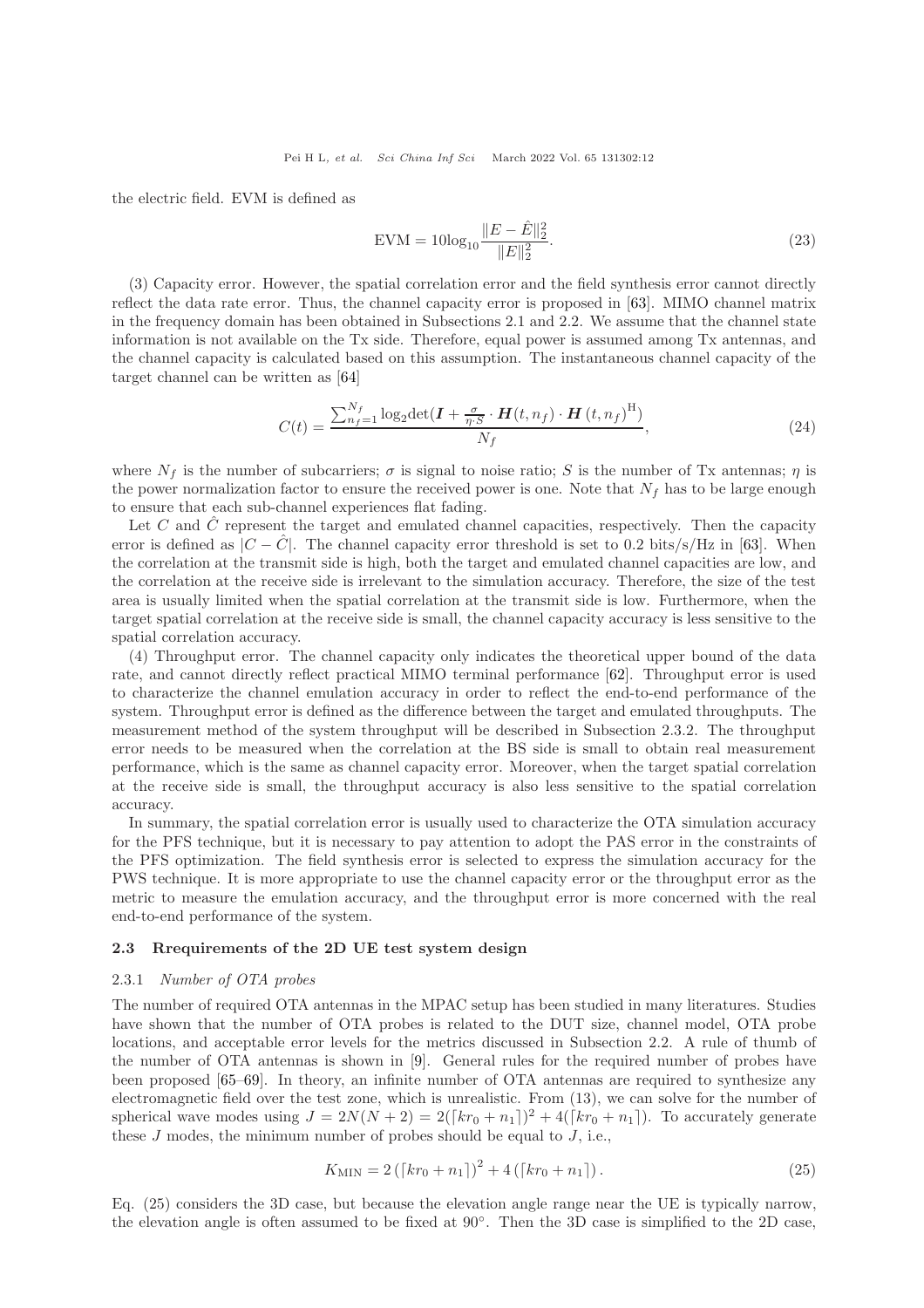<span id="page-12-0"></span>

| Equivalent reflectivity level $\varepsilon$ | n <sub>1</sub>               |
|---------------------------------------------|------------------------------|
| $-10$ dB                                    | $0.37 \times \sqrt[3]{kr_0}$ |
| $-15$ dB                                    | $0.74 \times \sqrt[3]{kr_0}$ |
| $-20$ dB                                    | $1.08 \times \sqrt[3]{kr_0}$ |
| $-25$ dB                                    | $1.45 \times \sqrt[3]{kr_0}$ |
| $-30$ dB                                    | $1.85 \times \sqrt[3]{kr_0}$ |

Table  $3$   $n_1$  for different equivalent reflectivity levels



Figure 7 (Color online) Synthetic MPAC setup.

with the mode number J changed to  $J = K_{\text{MIN}}^{2D} = 2(2N + 1) = 4([kr_0 + n1]) + 2$ . To obtain a more accurate number of probes in the 2D case, the value of  $n_1$  is crucial. The relation between  $n_1$  and test zone size  $r_0$  is  $n_1 = o(\sqrt[3]{kr_0})$  $n_1 = o(\sqrt[3]{kr_0})$  $n_1 = o(\sqrt[3]{kr_0})$  [\[70\]](#page-25-23). The values of  $n_1$  are listed in Table 3 for different equivalent reflectivity level  $\varepsilon$  (the maximum relative error between the emulated field and target field) [\[71\]](#page-25-24).

## 2.3.2 Test zone size

One of the key issues to be addressed in the MPAC setup is how large of a test area can be supported. Test zone characterization [\[72\]](#page-25-25) has been studied. Many metrics can be used to determine the test zone size, such as field synthesis error and spatial correlation error. It is difficult to define acceptable error thresholds for field synthesis error and spatial correlation error, as these error thresholds cannot be directly reflected in the data rate deviation. Because the throughput can reflect the end-to-end performance of the test system, the throughput error is chosen as the metric to characterize the test zone size. However, in principle, an infinite number of OTA probes are required in the MPAC setup to reproduce the accurate target channel model as a reference for determining the throughput error, which is not feasible. The synthetic MPAC setup (Figure 7) has been proposed to address this challenge [\[64,](#page-25-20) [73\]](#page-25-26).

The channel matrix is embedded in the CE in the synthetic MPAC setup, and then the throughput measurement is performed in a conductive manner. During the measurement process, different MPAC configurations and different antenna spacings can be flexibly changed because the MPAC configuration and antenna spacing can be arbitrarily set in (7).

The influence of the user phantom on the test zone size has also been considered [\[73\]](#page-25-26). Placing a user phantom in the vicinity of the DUT has two major effects on the MIMO performance. (1) Detuning of the antennas by bulky dielectrics; (2) Blocking and scattering of the incoming waves.

Similarly, the synthetic MPAC setup has also been used [\[73\]](#page-25-26) for throughput measurements. At the same time, the emulation accuracies of other figures of metrics are also considered, including received power, branch power ratio, and antenna correlation. The results show that the presence of the user phantom near the DUT does not affect the simulation accuracy of the metrics, so the impact of the user phantom on the test zone size is negligible.

#### 2.3.3 Physical dimension of the setup

The physical dimension of the setup is determined based on an acceptable error on the amplitude distribution of the spatio-temporal fading when the field strength stability of the system is considered [\[74\]](#page-25-27). Other criteria such as power imbalance and correlation error are more directly related to the spatial characteristics of the channel models for determining physical dimensions.

(1) Power imbalance. Considering one probe and free space loss, the Rx power ratio between two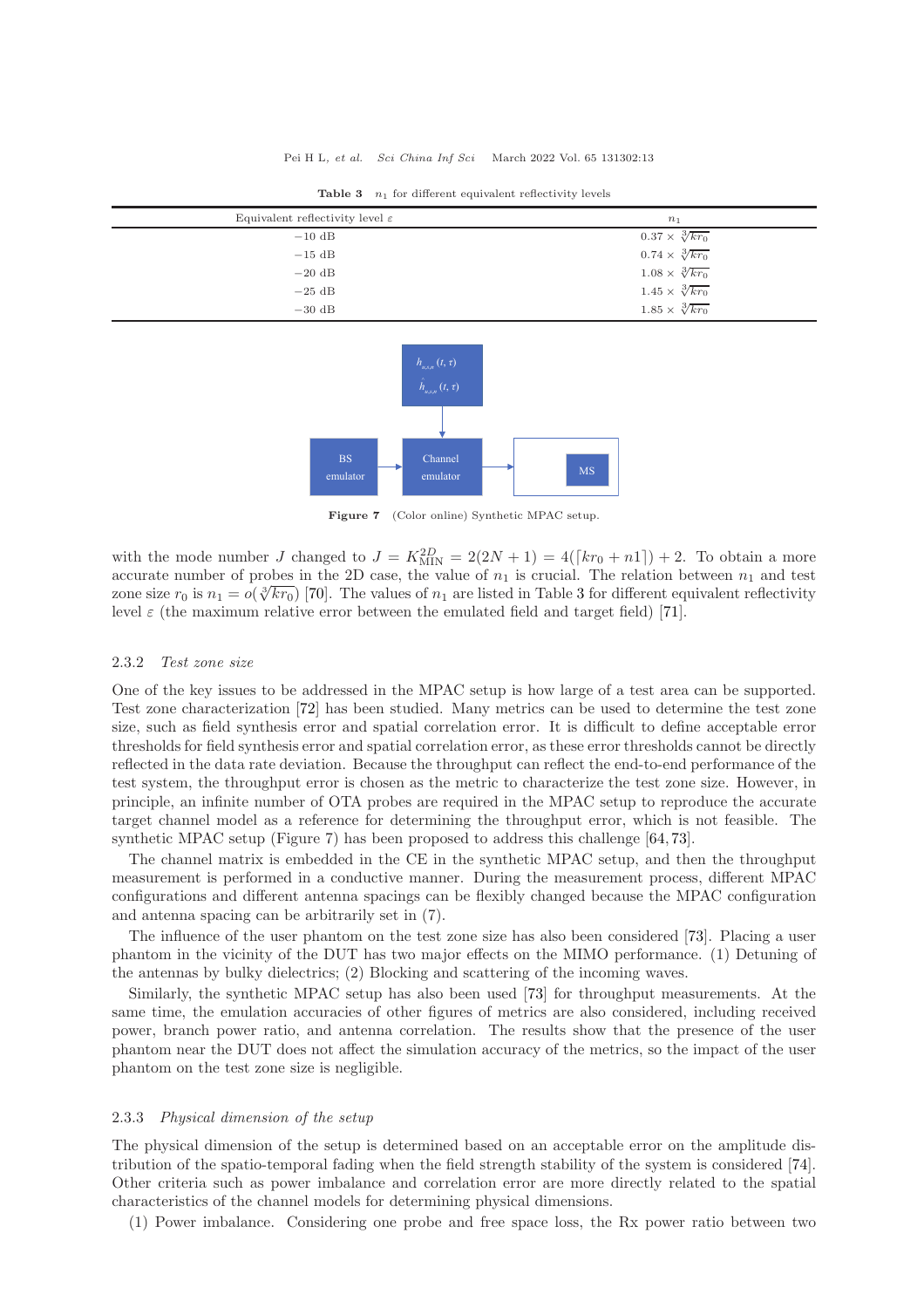locations on the test area can be written as

$$
\Delta P = \frac{L\left(d_1, \lambda\right)}{L\left(d_2, \lambda\right)} = \left(\frac{d_1}{d_2}\right)^2,\tag{26}
$$

where  $d_1$  and  $d_2$  are the distances from the probe to the locations on the test area; L is the free space loss, which is defined as

$$
L(d,\lambda) = \left(\frac{4\pi d}{\lambda}\right)^2.
$$
\n(27)

When the probe is on the same line with the Rx antennas and the distance between the two Rx antennas is  $2r_0$ , the maximum power difference can be achieved as

$$
\Delta P_{\text{max}} = 10 \log_{10} \left( \frac{1 + r_0/R}{1 - r_0/R} \right),\tag{28}
$$

where  $R$  is the physical dimension of the test setup. The average imbalance can be defined as

$$
\Delta P_{\text{aver}} = 10 \log_{10} \langle d_{q1,k}^2 / d_{q2,k}^2 \rangle,\tag{29}
$$

where  $q_1, q_2$  denote the location pairs of the test area;  $\langle \cdot \rangle$  denotes the average operation.

(2) Correlation error. Correlation error is the deviation between the emulated correlation in ideal conditions and the emulated correlation in physically constrained setup, i.e.,

$$
E_{\rho} = \hat{\rho}_{\text{ideal}} - \hat{\rho}_{\text{small}}.\tag{30}
$$

Note that the correlation error not only considers field strength stability but also considers phase stability. If we select error thresholds, the physical dimension R can be determined as a function of  $r_0$ . A study in [\[75\]](#page-25-28) described the relationship between R and  $r_0$  as  $R = 0.1r_0$  if 0.05 and 0.5 dB are chosen as error thresholds of the root mean square (RMS) of the correlation error and the average power imbalance, respectively.

To save laboratory space and reduce system costs, a small anechoic chamber may be applied. However, the waves illuminating the test area will have curved phase fronts. A plane wave compensation technique has been proposed in small MPAC setups to minimize the spherical effects [\[76\]](#page-25-29). It can be seen from (5) that path loss and phase error have important effects on the emulated spatial correlation in a small MPAC setup. The core of the proposed compensation technique is that a far-field probe is emulated by a few near-field probes, and they are connected to different programmable power attenuators and phase shifters but one output of the CE (Figure 8) [\[76\]](#page-25-29). The flexible probe setup is used to improve the compensation accuracy, and the particle swarm optimization (PSO) algorithm is adopted to obtain far-field angle locations of the probes.

Suppose there are K far-field probes, each of which uses  $\hat{K}$  near-field probes to emulate. Then the channel frequency response (CFR) from the sth Tx antenna to the kth probe of the nth cluster can be written as

$$
h_{s,k,n}^{\text{OTA}}(t,f) = \sqrt{\frac{P_n}{M}} \sum_{\hat{k}=1}^{\hat{K}} \sum_{m=1}^{M} F_s^{\text{Tx}}(\varphi_{n,m}) g_{k,\hat{k},n} \cdot \exp(j2\pi v_{n,m}t + j\Phi_{n,m,k}) \cdot \exp(-j2\pi f\tau_n), \tag{31}
$$

where  $g_{k,k,n}$  denotes the complex weight of the  $k$ th near-field probe of the kth far-field probe of the nth cluster. It is demonstrated that this plane compensation technique improves the system performance in terms of field distribution, spatial correlation, and PAS estimation. That is, the conventional far-field criteria can be relieved to implement a small MPAC setup to save costs.

#### 2.3.4 State-of-art works

There is still much work to be done to improve the 2D MPAC setup design. For example, the impact of different MS designs and channel models on the test zone size in terms of throughput deviation and the impact of correlation error and power imbalance on DUT performance indicators.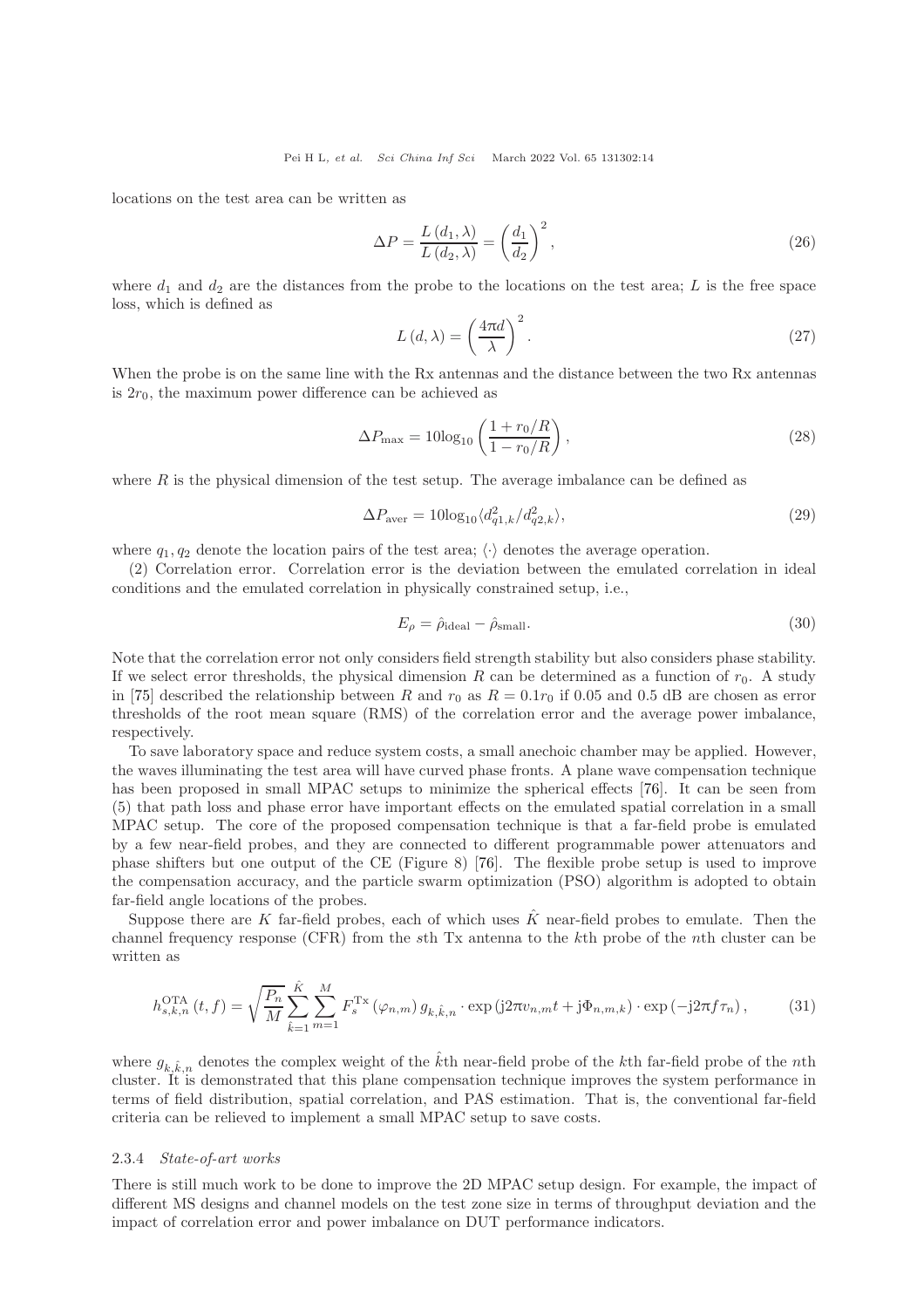

Figure 8 (Color online) MPAC setup involving the plane wave compensation technique.

# 3 Testing of massive BS in 3D scenario

The use of massive MIMO technology is a promising approach to considerably improve the spectral efficiency of 5G communication systems. The conducted testing is no longer suitable for 5G antenna systems for several reasons. First, 5G antennas are highly integrated units and the number of the antennas will be very large, resulting in unavailable antenna connectors owing to cost, size, and design challenges. Second, 5G antenna systems equipped with possibly hundreds of antennas will need hundreds of RF cable connections and corresponding hardware resources, which is infeasible and costly. Finally, the features of 5G antenna systems rely heavily on their spatial discrimination capability, which cannot be evaluated in a conductive manner [\[77\]](#page-26-1). Therefore, MIMO OTA testing is required for 5G antenna systems.

The applicability of the three UE MIMO OTA test methods (i.e., RC, RTS, and MPAC) for massive MIMO BSs can be compared. The RC-based method does not provide angular distribution and crosspolarization discrimination of the channel. Because the millimeter-wave channel is highly sparse and directive, the RC-based method is not suitable for OTA testing of adaptive millimeter-wave antenna systems. Because the RTS method requires measurement of the antenna patterns in the first stage, it is not suitable for dynamic adaptive beamforming systems [\[78\]](#page-26-2). Additionally, in the RTS method, the number of OTA antennas should be equal to the number of DUT antennas, resulting in a large number of active OTA antennas.

The MPAC-based method is attractive for massive MIMO BS OTA testing as it is capable of physically simulating the actual multipath environment in an anechoic chamber. The adaptive antenna technology can also be reliably emulated in the MPAC setup. The BS is placed higher and away from scatters, so the AS at the BS side is relatively small. Thus, the PAS is confined in an angular region, making the propagation channel very specular and spare in 5G MIMO communication systems. There is a strong demand to have a new test setup for the OTA testing of 5G BSs. A 3D sectored MPAC setup has been proposed for massive MIMO BS OTA testing [\[79\]](#page-26-3) to address this challenge. The 3D sectored MPAC setup is more suitable for massive MIMO BS OTA testing for multiple reasons [\[80\]](#page-26-4):

(1) The AS at the BS side is small.

(2) The coverage area of the BS antenna array is usually limited to a certain range of angles, such as  $60^{\circ}$  or  $120^{\circ}$ .

(3) The sectored MPAC setup can considerably reduce the system cost by reducing the required fading emulators and corresponding hardware resources. Because the DUT is placed at one end of the anechoic chamber, the size of the entire chamber is used.

The hardware resources required by the sectored and uniform MPAC setups to achieve the same correlation error level have been compared [\[81\]](#page-26-5) (Table [4\)](#page-15-0). The sectored MPAC setup can noticeably reduce the system cost while ensuring the accuracy of the emulation.

This section mainly summarizes channel emulation methods for 3D BS MIMO OTA testing. In addition, a few new metrics are explained to evaluate the accuracy of the channel emulation and requirements for 3D sectored MPAC setup design are also contained in this section.

To ensure that the target channel models are accurately emulated, validation of emulated channel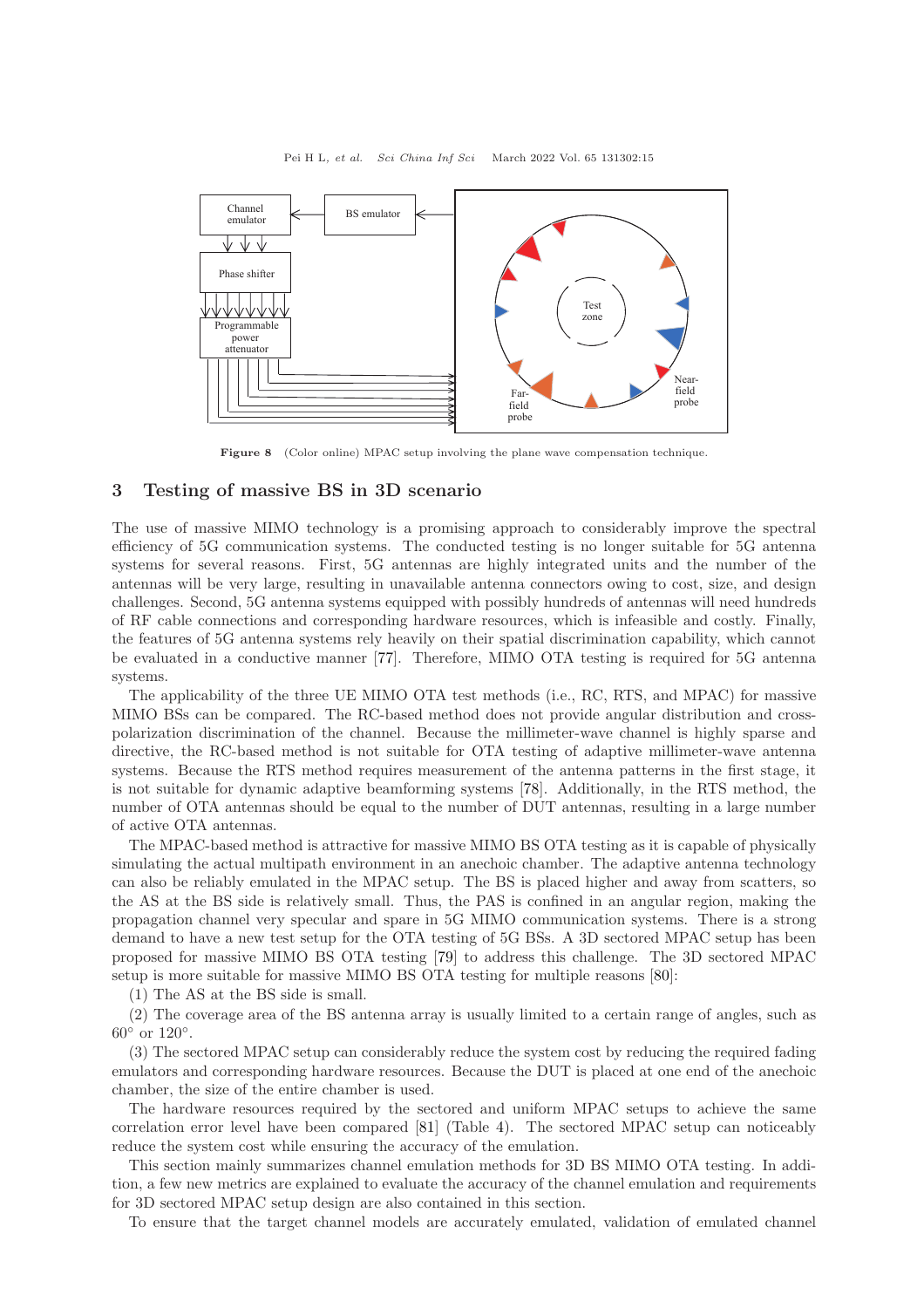<span id="page-15-0"></span>

| Channel model                | <b>SCME UMa</b>                | <b>SCME UMi</b>                                                                                                                                                                                                                                     | <b>SCME UMa</b>                                                                                                                                                                                                                                                                              | <b>SCME UMi</b>           |
|------------------------------|--------------------------------|-----------------------------------------------------------------------------------------------------------------------------------------------------------------------------------------------------------------------------------------------------|----------------------------------------------------------------------------------------------------------------------------------------------------------------------------------------------------------------------------------------------------------------------------------------------|---------------------------|
| RMS $e_{\rho}$               | 0.1                            | 0.05                                                                                                                                                                                                                                                | 0.26                                                                                                                                                                                                                                                                                         | 0.09                      |
| Sectored MPAC                | $K = 12$ (116 m <sup>2</sup> ) | $K = 16$ (116 m <sup>2</sup> )                                                                                                                                                                                                                      | $K = 12 (29 \text{ m}^2)$                                                                                                                                                                                                                                                                    | $K = 16 (29 \text{ m}^2)$ |
| Uniform MPAC                 | $K = 60 (400 m2)$              | $K = 100~(400~{\rm m}^2)$                                                                                                                                                                                                                           | $K = 60 (100 m2)$                                                                                                                                                                                                                                                                            | $K = 100 (100 m2)$        |
| 3D BS<br>MIMO OTA<br>testing |                                | Similarity of the<br>spatial<br>correlation<br>PFS method<br>Channel<br>emulation<br>PWS method<br>algorithms<br>Metrics for<br>channel<br>emulation<br>accuracy<br>Dynamic<br>channel<br>emulation<br>Requirements<br>of the test<br>system design | Similarity of the<br>power angular<br>spectrum<br>Comparisons<br>Beam peak distance<br>Total variation distance<br>of beam allocation<br>distributions<br><b>Total</b> variation<br>distance of PAS<br>Spatial correlation<br>Flexible probe<br>selection algorithm<br>Size of testing setup |                           |

Table 4 Sectored vs. uniform MPAC hardware required to achieve desired correlation error level

Figure 9 (Color online) Block diagram of Section 3.

models in the sectored MPAC setup is required. The joint angle-delay power profile is selected as the metric for the validation for 5G beamforming management performance. Two estimation algorithms, i.e., the joint angle and delay estimation (JADE) and sequential search algorithm, are considered. It has been concluded that both algorithms provide good estimation accuracies [\[82\]](#page-26-6). Notably, the sequential search algorithm provides a little more accuracy and offers lower computation complexity because of the sequential estimation in different domains instead of joint estimation.

Figure 9 draws a block diagram of this section for better illustration.

### 3.1 Channel emulation algorithms and their comparisons

#### 3.1.1 Channel emulation algorithms

Two popular channel emulation algorithms are the PFS method and the PWS method, where the algorithm to obtain the probe weights for the PWS technique is typically similar to the method applied in Subsection 2.1.2, which is omitted here. The idea of the PFS method is mainly to reproduce the spatial characteristics of the target channel at the Rx side by assigning appropriate power weights to the limited active probes in the MPAC setup. The spatial characteristics can be characterized by the spatial correlation or the PAS. So the cost function of the PFS technique also will be the spatial correlation or the PAS.

(1) Similarity of the spatial correlation. First, the DUT needs to be mechanically rotated so that the clusters with higher powers fall within the sector of interest of the BS as many as possible. One study [\[32\]](#page-24-22) proposed a rotation scheme based on the center gravity of the target PAS. However, this rotation scheme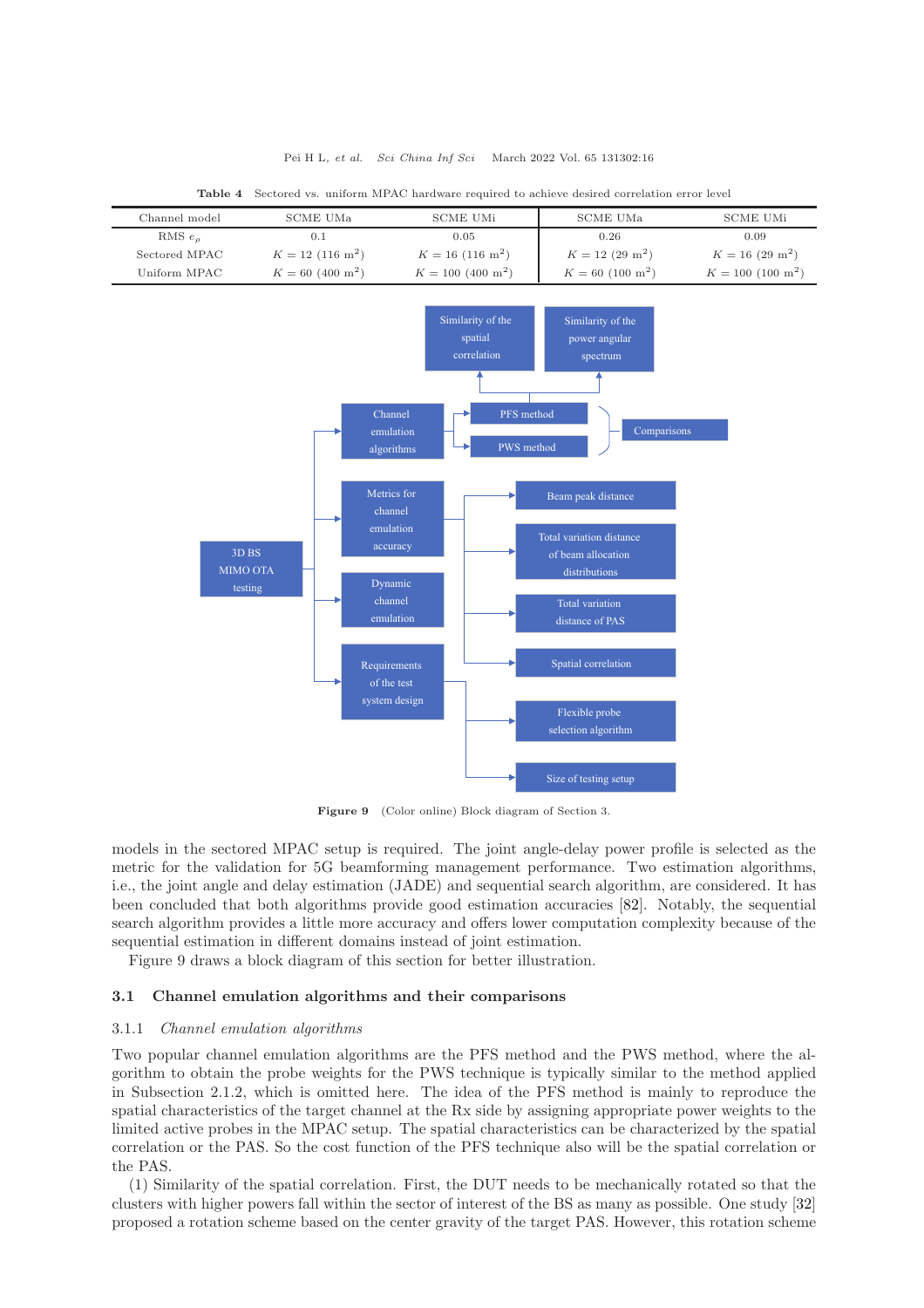neglects the effects of weaker clusters, leading to simulation errors. A novel rotation scheme has been proposed in [\[83\]](#page-26-7) to maximize the total power of the clusters covered by the probe wall.

Next, select the appropriate probes through a switching network. According to the descending order of the cluster powers, each cluster is allocated an active probe that is nearest to the AoA of the cluster until the K probes are allocated. If the number of clusters falling within the sector is less than  $K$ , then one should allocate as many probes as possible for the cluster with the highest power, and so on, until the  $K$ probes are allocated [\[32\]](#page-24-22). Another proposed probe allocation algorithm [\[83\]](#page-26-7), i.e., the forward allocation (FA) algorithm, has shown better performance. For a pair of spatial locations  $q = (\mathbf{p}_{q1}, \mathbf{p}_{q2})$ , the target spatial correlation is defined as

$$
\rho_q = \oint P(\Omega) \exp(j\Omega \cdot (\boldsymbol{p}_{q1} - \boldsymbol{p}_{q2})) d\Omega, \qquad (32)
$$

where  $\Omega$  denotes the wave vector to the spatial angle  $\Omega$ ;  $P(\Omega)$  is the continuous power angle spectrum of the target channel. Because the far-field requirement is usually not met in the massive MIMO BS OTA testing, the emulated spatial correlation in the OTA case should consider the gain and phase errors caused by the spherical waves [\[84\]](#page-26-8). The spatial correlation in the OTA case is defined as

$$
\hat{\rho}_q = \frac{\sum_{k=1}^K g_k L(d_{p1,k}) L(d_{p2,k}) \exp(j||\Omega|| (d_{p1,k} - d_{p2,k}))}{\sqrt{\sum_{k=1}^K L^2(d_{p1,k}) g_k} \sqrt{\sum_{k=1}^K L^2(d_{p2,k}) g_k}},
$$
\n(33)

where  $g_k$  is the power weight of the kth active OTA probe and  $\|\Omega\| = \frac{2\pi}{\lambda}$ ;  $L(d_{p1,k})$  and  $L(d_{p2,k})$  are the path loss terms of the positions  $p_1$  and  $p_2$  to the kth probe, respectively.

$$
L(d_{p1,k}) = \frac{4\pi d_{p1,k}}{\lambda}.
$$
\n(34)

The power weights of the probes can then be obtained by solving the following objective function:

$$
G = \operatorname{argmin} \sum_{q=1}^{Q} |\rho_q - \hat{\rho}_q|^2.
$$
\n(35)

(2) Similarity of the PAS [\[85\]](#page-26-9). Nevertheless, the spatial correlation may be a less relevant metric for massive MIMO OTA testing. There are mainly two reasons: (i) Different PASs may yield similar spatial correlations due to limited spatial samplings; (ii) Compared with the reconstructed spatial correlation, the reconstructed PAS can more intuitively reflect the beamforming features, such as beam acquisition and tracking, which are essential in massive MIMO.

The PAS can be obtained from the Barlett beamforming algorithm, which calculates the angle by measuring the signal power at each possible AoA and selecting the maximum power direction as the estimate of the AoA. The target PAS estimate can be written as

$$
p(\Omega) = a^{\mathrm{H}}(\Omega) \mathbf{R} a(\Omega),\tag{36}
$$

where  $a(\Omega)$  is the steering vector of the DUT to the spatial angle  $\Omega$ ; **R** is the target channel spatial correlation matrix, whose element is  $\rho_q$ . For emulated channels in the chamber, the PAS estimate can be written as

$$
\hat{p}(\Omega) = a^{\mathrm{H}}(\Omega)\hat{R}a(\Omega),\tag{37}
$$

where  $\hat{\mathbf{R}}$  is the emulated channel spatial correlation matrix, whose element is  $\hat{\rho}_q$ . Therefore, the objective function can be written as

$$
\min_{\mathbf{G}} \|\mathbf{p} - \hat{\mathbf{p}}\|_2^2 \quad \text{s.t. } \|\mathbf{G}\| = 1, 0 \le g_k \le 1,
$$
\n(38)

where  $p$  and  $\hat{p}$  represent the target and emulated PAS matrices, respectively. According to the obtained OTA antenna power weights, the channel matrix of the emulated channel can be written as [\[86\]](#page-26-10)

$$
h_{s,k,n}^{\text{OTA}}(f,t) = \sqrt{\frac{P_n}{M}} \sum_{m=1}^{M} f_s^{\text{Tx}} \left( \Omega_{n,m}^{\text{Tx}} \right) w_{n,m,k} \times \exp \left( \frac{j2\pi \hat{r}_{s,n,m} \cdot d_{tx,s}}{\lambda} \right)
$$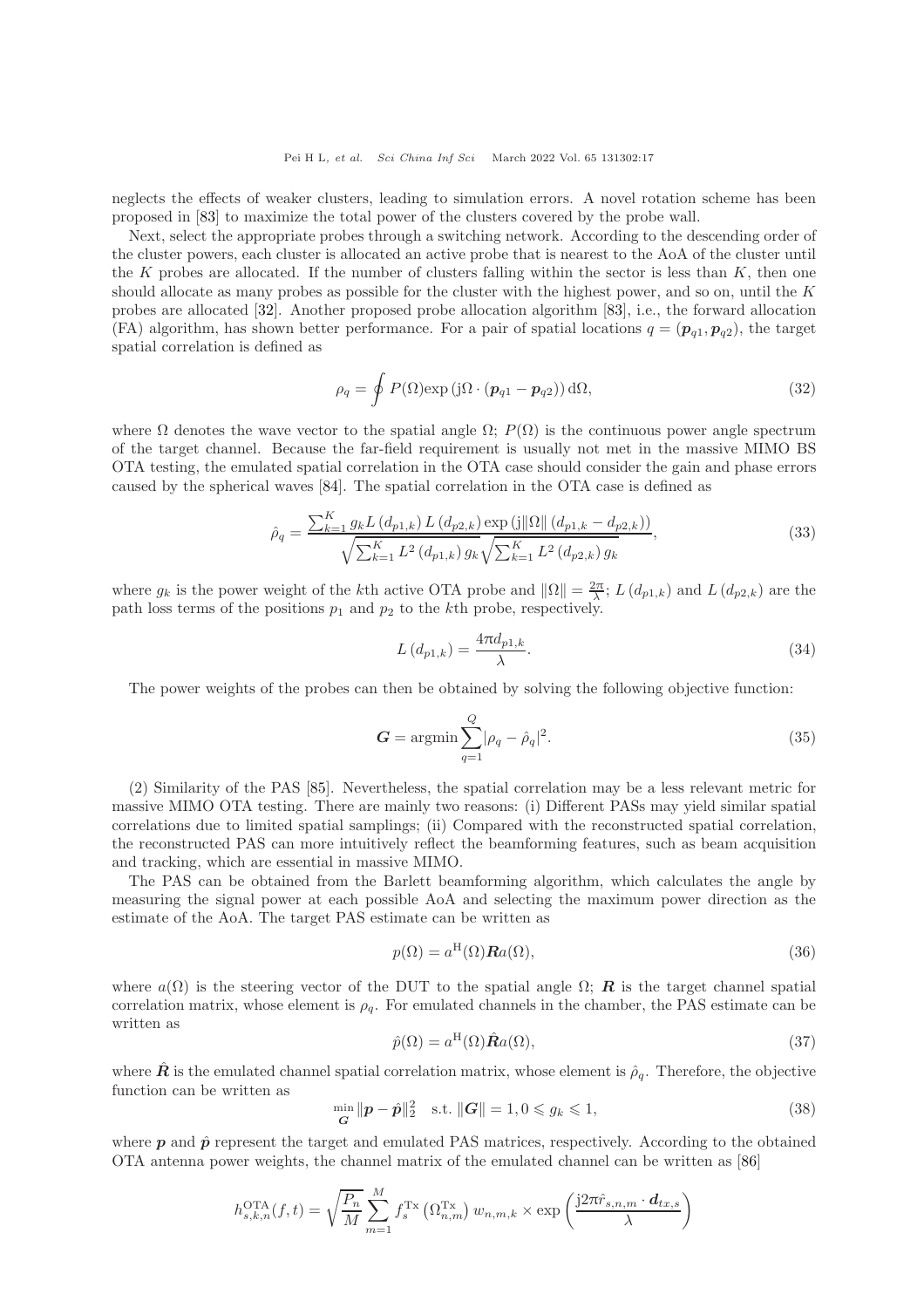$$
\times \exp(j2\pi v_{n,m}t + j\Phi_{n,m,k} - j2\pi f\tau_n), \qquad (39)
$$

$$
\hat{h}_{u,s,n}(f,t) = \sum_{k=1}^{K} f^{\text{OTA}}\left(\Omega_{n,k}^{\text{OTA}}\right) f_u^{\text{Rx}}\left(\Omega_{n,k}^{\text{OTA}}\right) \alpha_{k,u} h_{s,k,n}^{\text{OTA}}(f,t),\tag{40}
$$

where  $\Omega_{n,m}^{\mathrm{Tx}}$  is the solid AoD of the mth subpath of the nth cluster;  $w_{n,m,k}$  is the amplitude weights of the kth probe of the mth subpath of the nth cluster; K is the number of the active probes;  $\hat{r}_{s,n,m}$  is the spherical unit vector corresponding to the AoD of the mth subpath of the nth cluster;  $d_{tx,s}$  is the location vector of the sth transmit antenna element;  $\cdot$  denotes the dot product operator;  $f^{\text{OTA}}$  is the OTA antenna pattern;  $\Omega_{n,k}$  is the solid AoA of the kth probe of the nth cluster;  $\alpha_{k,u}$  is the propagation coefficient from the kth probe antenna to the uth DUT antenna element.

## 3.1.2 Comparisons of channel emulation algorithms

 $\overline{r}$ 

This subsection mainly provides comparisons of channel emulation algorithms listed in Subsection 3.1.1.

(1) Comparison between two PFS methods. The comparison between the two PFS methods described above is illustrated in [\[85\]](#page-26-9). The target channel is a channel with a single cluster, which follows the truncated Laplacian distribution. The mean azimuth and elevation of the arrival of the cluster are 20° and −15◦ , respectively. The azimuth spread of arrival (ASA) and elevation spread of arrival (ESA) are set to 10<sup>°</sup> and 3<sup>°</sup>, respectively.

Two metrics are used to evaluate the emulation accuracy. The first is the deviation between the peaks of the target and emulated PASs, which is defined as the logarithm of the ratio of the simulated PAS peak to the target PAS peak. The closer this metric is to 0, the better the simulation accuracy. The other metric is the RMS emulation error of PASs, which is defined as  $\sqrt{\frac{1}{N} ||p - \hat{p}||_2^2}$ , where N is the number of PASs in  $p$ .

The deviations between the peaks of the target and emulated PASs based on the spatial correlation optimization and PAS optimization are −0.951 and −1.701 dB, respectively. The RMS emulation errors of PASs based on the spatial correlation optimization and PAS optimization are 1.239 and 1.635 W, respectively. It can be seen that the PFS method with the PAS similarity as the cost function has higher emulation accuracy in terms of reconstructed PASs.

(2) Comparison between PFS and PWS methods. Some studies [\[87,](#page-26-11) [88\]](#page-26-12) have noted that for massive MIMO and high-frequency scenarios, the field synthesis method requires more probe antennas to achieve a sufficiently accurate emulation. Moreover, for the upcoming 5G communication system, phase calibration of the BS OTA testing is difficult owing to the non-linearity of the RF components such as the switching network and power amplifiers.

In order to compare the emulation accuracies of the PFS and PWS methods, the 3GPP CDL model is used as the target channel model. Assume that there are  $Q = 629$  available probes to form a sectored probe wall, where the azimuth angle occupies  $135°$  and the elevation angle occupies 60°. The angular resolution of the probes is 3.75◦ . Sixteen active probes are selected by the probe selection method as illustrated in Subsection 3.1.1 for the emulation. The DUT is an  $8 \times 8$  uniform rectangular array with  $0.5\lambda$  element spacing. The distance from the center of the DUT to the probe panel is 2 m, and the center frequency is 28 GHz.

Figure 10 illustrates the estimated PASs of the target channel, and the emulated channels using the PFS and PWS methods [\[86\]](#page-26-10). The abscissa and ordinate represent the azimuth and elevation angles, respectively, and the color represents the power level. The total variation distance of PAS is used as the performance metric to evaluate the channel emulation accuracy. The definition of the total variation distance of the PAS will be described in detail in Subsection 3.2. The results show that the total variation distance calculated by the PFS and PWS methods are 8.5% and 9.76%, respectively. The subfigures in Figure 10 look like almost the same because the emulation accuracy is high. Nevertheless, it can be seen that the emulation error using the PFS technique is less than the PWS technique. Therefore, it is confirmed that the PFS method is more suitable for 3D sectored MPAC OTA testing.

This finding may be surprising given the fact that the PWS method outperforms the PFS method for 2D MPAC tests. In theory, the PWS method ought to be more accurate than the PFS method (at the expense of higher complexity) provided that all the probes can be connected to the CE. For 3D sectored MPAC testing, however, this implies a formidable system cost. In order to keep the system cost to an acceptable level, only a few probes are selected to be connected to the CE (for a specific target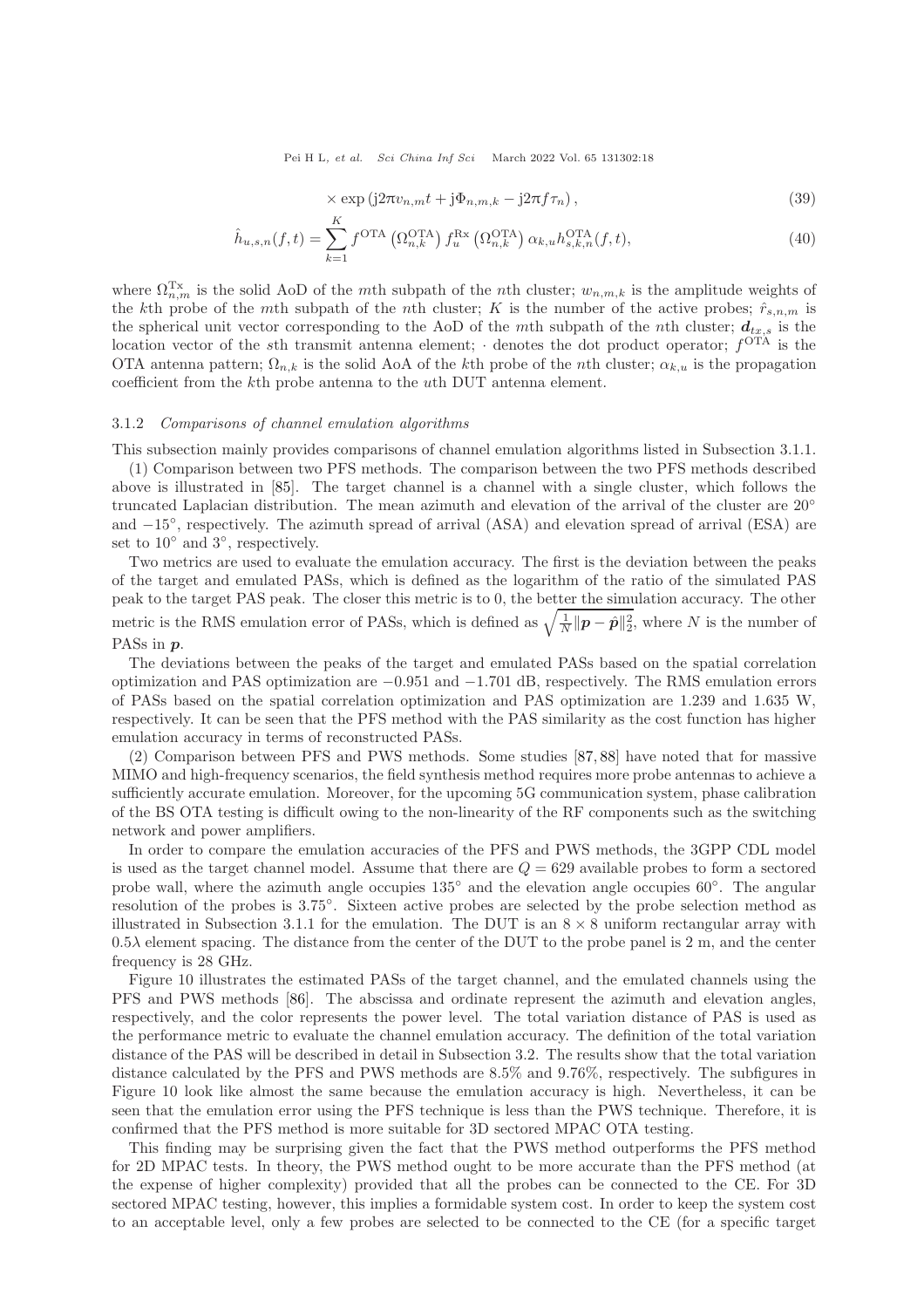

Figure 10 (Color online) Estimated PASs of (a) the target channel, (b) the emulated channel using PFS technique, and (c) the emulated channel using PWS technique.

channel) [\[78\]](#page-26-2). In this case, the PFS method outperforms the PWS method because the PFS method is more robust to the sampling errors in the case of limited probes.

# 3.2 Channel emulation accuracy

New metrics are needed to evaluate the performance of millimeter-wave terminals and adaptive antenna systems [\[32,](#page-24-22)[89\]](#page-26-13). The PAS-based metrics (i.e., PAS estimation and spatial correlation) can be adopted to evaluate 4G antenna systems. Furthermore, two additional metrics about beam probability are considered for 5G antenna systems.

(1) Beam peak distance. This metric and the next one assume that the DUT utilizes fixed beams with a code book of discrete antenna weights. By scanning all beam powers in turn, the beam with the highest power among all fixed beams is selected at each moment. In NLOS scenarios, fading disperses the probability distribution. In LOS scenarios, especially in the case of the high Ricean K-factor, the beam in the LOS direction always has the highest power.

Beam peak distance is the angular distance between probability weighted average directions of the allocated beams. It is defined as

$$
D_b = \left\| \sum_{b=1}^{B} \Omega_b p_r(\Omega_b) - \Omega_b p_o(\Omega_b) \right\|,
$$
\n(41)

where  $\Omega_b$  denotes the spatial angle of the bth beam;  $p_r(\Omega_b)$  and  $p_o(\Omega_b)$  denote the probability of detecting the maximum power in the bth beam for the target and OTA case, respectively [\[90\]](#page-26-14).

(2) Total variation distance of beam allocation distributions. This metric is another beam selection metric, and the data required for the calculation is the same as the beam peak distance. The total variation distance of beam allocation distributions is defined as

$$
D_s = \sum_b \frac{|p_r(\Omega_b) - p_o(\Omega_b)|}{2}.\tag{42}
$$

The range of  $D_s$  is [0, 1], where 0 represents complete similarity and 1 represents complete dissimilarity.

(3) Total variation distance of PAS. This metric and the next one are both used to measure the ability of OTA testing to reconstruct PASs. First, the PASs are estimated by the Bartlett beamforming, using (36) and (37). This actually means filtering the PAS of the channel using the aperture of the DUT array.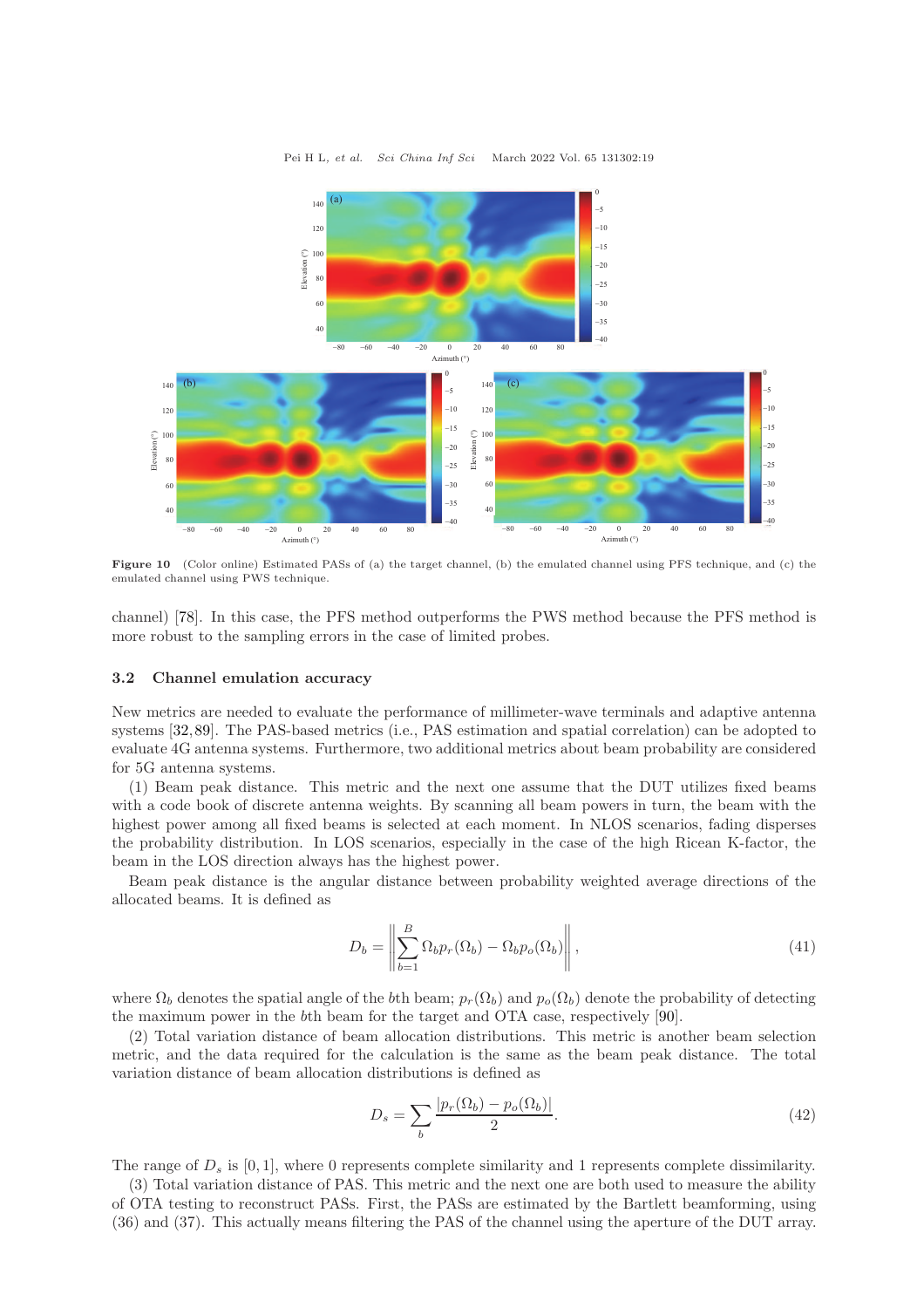Then, normalize the PAS estimates of the target and emulated channels so that they can be used as probability density functions. Finally, the total variation distance of the PAS is defined as

$$
D_p = \frac{1}{2} \int \left| \frac{\hat{P}_r(\Omega)}{\int \hat{P}_r(\Omega') d\Omega'} - \frac{\hat{P}_o(\Omega)}{\int \hat{P}_o(\Omega') d\Omega'} \right| d\Omega, \tag{43}
$$

where  $\hat{P}_r(\Omega)$  and  $\hat{P}_o(\Omega)$  are the PAS estimates of the reference channel and emulated channel, respectively. The similarity between the target and the simulated beamforming power patterns can be defined as [\[91\]](#page-26-15)

$$
S = (1 - D_p) \times 100\%.
$$
 (44)

The range of S is  $[0,1]$ , where 0 means completely dissimilar and 1 means completely similar.

(4) Spatial correlation error. The purpose of this metric is to assess the deviation of the spatial correlation between the target and the emulation case, which indicates the accuracy of the PAS simulation. The weighted RMS spatial correlation error is defined as

$$
e_{\rho} = \sqrt{\frac{1}{Q} \sum_{q=1}^{Q} |\rho_q - \hat{\rho}_q|^2 \max(|\rho_q|, |\hat{\rho}_q|)},
$$
\n(45)

where  $\rho_q$  and  $\hat{\rho}_q$  represent the spatial correlations of the position pair  $q = (\mathbf{p}_{q1}, \mathbf{p}_{q2})$  of the target and emulated channels, respectively. Q represents the number of the total position pairs. The correlation deviation is weighted by the corresponding correlation level. It can be seen that the effect of the error of the small spatial correlation is not very important.

For OTA metrics, when the DUT size is fixed, an increase in the number of OTA probes should improve the simulation accuracy, because channels simulated by more OTA probes will be closer to the target channels. On the other hand, when the number of probes is fixed, an increase in the size of the DUT should reduce the simulation accuracy, because a DUT with a higher beam resolution is easier to distinguish target and simulated channels. However, the beam peak distance does not follow this principle, which is demonstrated in [\[92\]](#page-26-16). Therefore, the beam peak distance is not suitable for studying the relationship between the size of the test area and the number of OTA probes.

### 3.3 Emulation of dynamic radio channel

It is important to evaluate massive MIMO devices under dynamic channel conditions because of the following reasons [\[93\]](#page-26-17):

(1) Hybrid beamforming is significant in the millimeter band, which will cause the channel to become highly dynamic.

(2) The link distance is short at the millimeter-wave frequency, so even a short distance of the movement can cause a change in the channel spatial structure.

(3) The propagation is very sensitive to obstacles, which results in rapid changes in power levels observed by different multipath components.

Because the channel is dynamic (i.e., time varying), the PAS is also time varying, which requires the selection of the active antenna probes and the weights of the antenna probes to be updated in real time as the channel changes. Considering that the probe weights optimization method in Subsection 3.1 is computational in the case of dynamic channels, an efficient and simple computational method has been proposed. This approach is based on minimizing the target PAS and the reconstructed PAS in the OTA case. First, form a steering vector matrix from the DUT array to the OTA probe directions, i.e.,  $\boldsymbol{A} = [\boldsymbol{a}(\Omega_1) \cdots \boldsymbol{a}(\Omega_K)] \in \mathbb{C}^{M \times K}.$ 

Similar to  $(36)$ , the PAS estimate defined to the K probe directions is defined as

$$
\hat{P}_o = A^{\mathrm{H}} R A \in K^{ \times K} . \tag{46}
$$

Then the power weight vector can be obtained by

$$
\boldsymbol{W} = \left| \text{diag}(\hat{\boldsymbol{P}}_o) \right| \in \mathbb{R}^{K \times 1},\tag{47}
$$

where diag( $P$ ) represents a column vector consisting of the diagonal elements in the matrix  $P$ .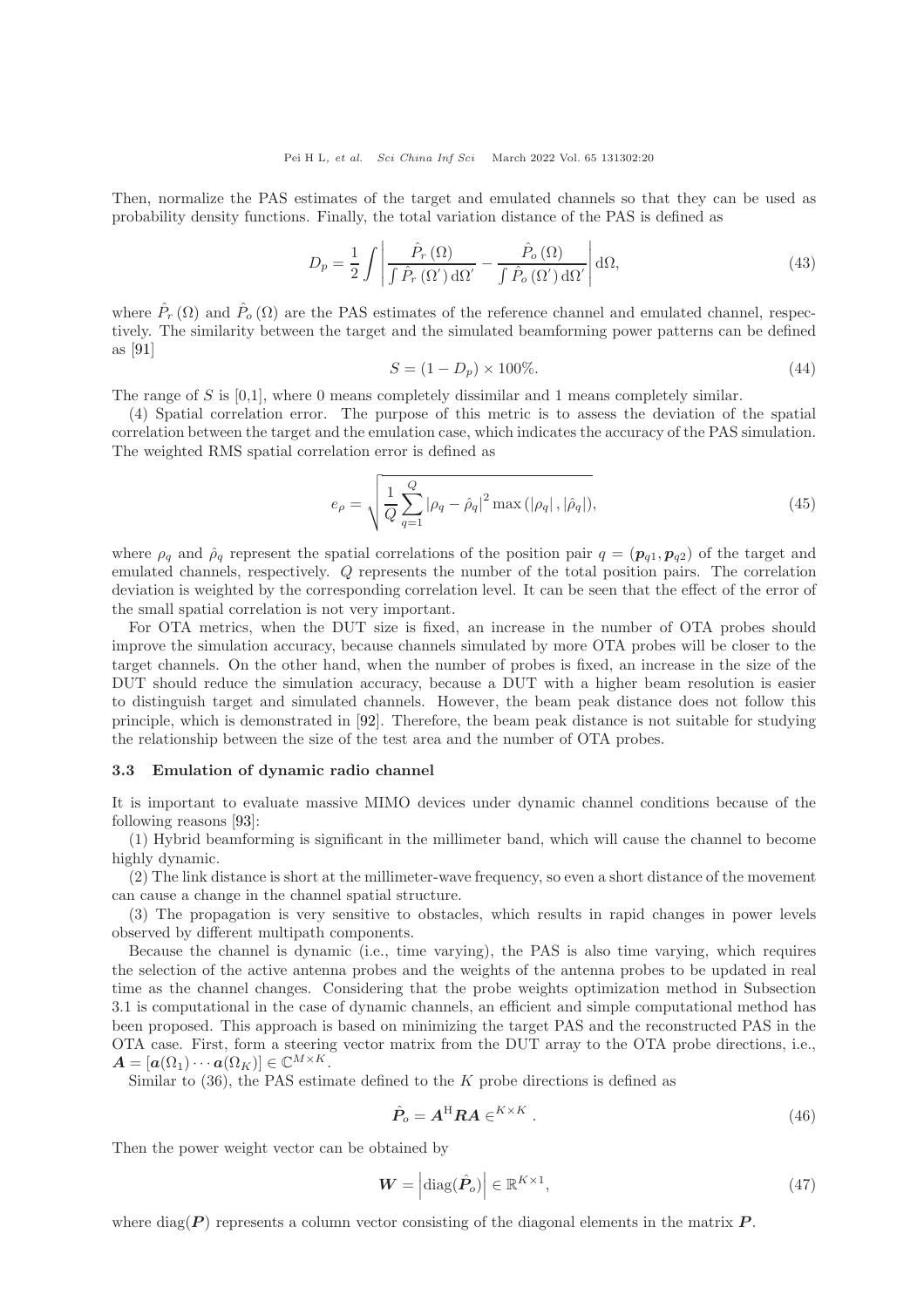

Figure 11 (Color online) Flowchart of the multishot algorithm.

This simple weights calculation method greatly reduces the computational complexity because no numerical optimization is involved in the calculation process. The findings in [\[93,](#page-26-17) [94\]](#page-26-18) have proven the feasibility of this approach.

### 3.4 Rrequirements of the 3D BS test system design

#### 3.4.1 Flexible probe selection algorithm

The probe selection procedure can be regarded as a combinatorial optimization problem. Traverse all the combinations to obtain the global optimal solution. However, due to the huge number of available probes in the massive MIMO OTA test setup, the large number of combinations make this method infeasible. To improve the efficiency and enhance the emulation accuracy, a few flexible probe selection algorithms including multishot, artificial bee colony (ABC), and PSO have been proposed.

(1) Multishot algorithm [\[34,](#page-24-24) [95\]](#page-26-19). The purpose of the multishot algorithm is to remove several probes with the least contribution after each iteration until all the K probes are retained (Figure 11) [\[95\]](#page-26-19).

(2) ABC algorithm [\[95\]](#page-26-19). The ABC algorithm is an optimization method proposed by imitating bee behavior (Figure 12) [\[95\]](#page-26-19). It only needs to compare the advantages and disadvantages of the problem without understanding the special information of the problem, and the global optimal value would emerge by local optimization behavior of individual artificial bees. The ABC algorithm provides a faster convergence speed than the other algorithms.

(3) PSO algorithm [\[76,](#page-25-29) [96\]](#page-26-20). The PSO algorithm mimics the clustering behavior of insects, herds, and birds (Figure 13) [\[96\]](#page-26-20). These groups look for food in a collaborative way, and each member of the group continually changes its search model by learning and observing the experience of other members. The core of the PSO algorithm is the speed and position update principle.

It is demonstrated in [\[96\]](#page-26-20) that the PSO algorithm can reduce the number of probes while improving the simulation accuracy. The simulation results in [\[95\]](#page-26-19) show that when the number of probes is sufficient, the multishot algorithm can almost obtain the global optimal solution. However, when the number of probes is limited, the performance of the algorithm needs to be improved. The ABC algorithm is superior to the multishot algorithm when the number of active probes is limited.

#### 3.4.2 Size of testing setup

Studies in [\[97,](#page-26-21) [98\]](#page-26-22) have evaluated the measurement distance of the massive MIMO BS in the radiated OTA test setup (i.e., the distance R from the probe to the center of the test area). The study in [\[98\]](#page-26-22) focuses on the frequency of 28 GHz, whereas Ref. [\[97\]](#page-26-21) aims to determine whether the traditional far-field criteria must be followed when determining the measurement range. The link budget analyses for 2.6 and 3.5 GHz are based on the current LTE parameters. For the downlink, the power at the input of the UE emulator can be written in dB as

$$
P_E = P_{\text{TX,BS}} + G_{\text{TX}} - 10\log_{10}\left[\left(\frac{4\pi Rf_c}{c}\right)^2\right] + G_P + G_c + G_{\text{CE}},\tag{48}
$$

where  $P_{\text{TX,BS}}$  denotes the Tx power of the BS;  $G_{\text{TX}}$  denotes the BS antenna gain; R is the measurement range; c is the speed of light;  $f_c$  is the center frequency;  $G_P$  is the probe antenna gain;  $G_c$  is the OTA cable loss and  $G_{\text{CE}}$  is the CE gain.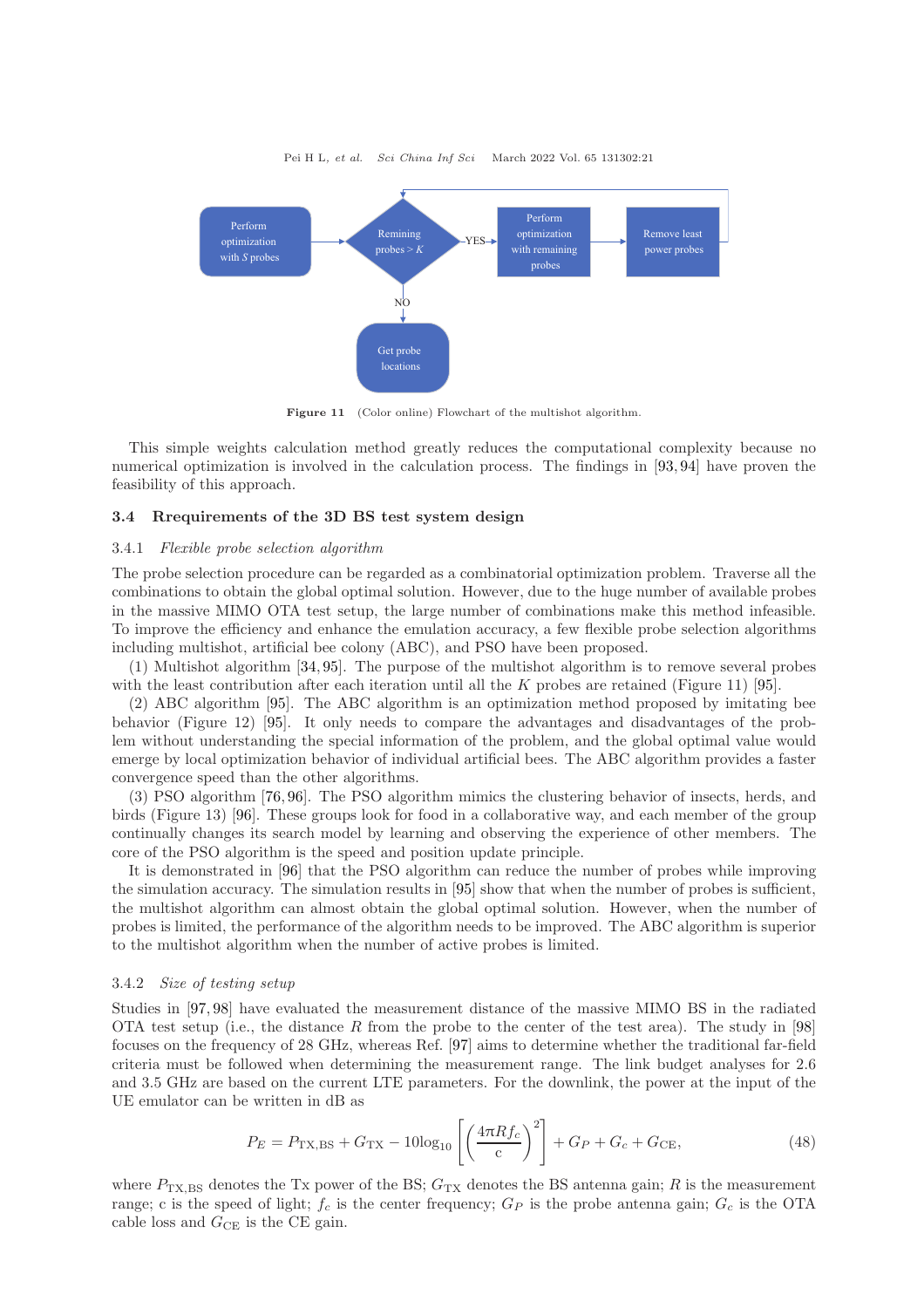

Figure 13 (Color online) Flowchart of the PSO algorithm.

End

The power at the BS input can be similarly written according to (48) for uplink transmission. Because the transmit power of the UE is much smaller than that of the BS, the UE has stricter requirements on the power link budget. For the uplink, the −90 dBm energy per resource element is used as the target. Therefore, it is concluded that the maximum R of 2.6 GHz is 5 m, and the maximum R of 3.5 GHz is 3.5 m. Of course, the link budget analysis presented here is only an approximation, because only one BS and one probe are considered in the analysis.

Field performance analyses (e.g., amplitude error, angular error, and phase error) at different frequencies (e.g., 2.6, 3.5, and 28 GHz) indicate that the demand for R decreases as the frequency increases. In the DoA simulation accuracy analysis, the beamforming algorithm, which is insensitive to error, is used to verify that the DoA can be well estimated even if the far-field distance is not satisfied.

Multi-user MIMO (MU-MIMO) sum rate capacity is another important metric for evaluating OTA setup measurement distance for high and low frequencies. For the high frequency such as 28 GHz, the MU-MIMO sum rate capacity is presupposed to be full degrees of freedom in combining elements of the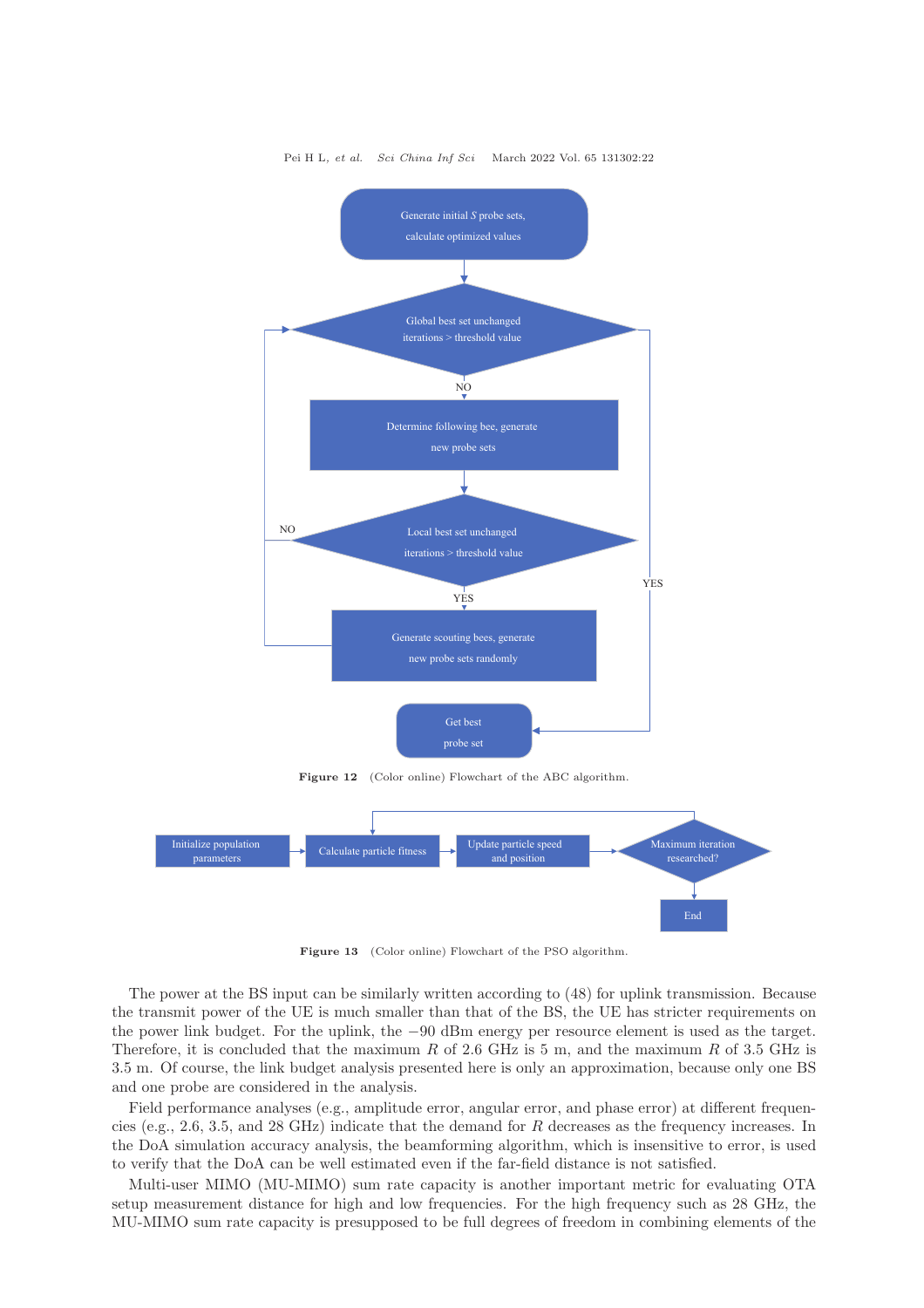BS array. Several UEs can be randomly selected as a subset for each simulation, and the simulation can be repeated for many (e.g., hundreds) random UE subsets. By a sub-optimal linear precoding method (e.g., forcing zero), the linear precoding vectors can be determined for each UE as

$$
W(t) = H^{\rm H}(t) (H(t)H^{\rm H}(t))^{-1},
$$
\n(49)

where  $H(t)$  is the composite channel transmission matrix for one UE subset and all BS elements;  $w_k(t)$ represents the kth row of  $W(t)$ . Then, the sum rate capacity can be calculated as

$$
C(t) = \sum_{k=1}^{K} \log_2 \left( 1 + \frac{\gamma}{K} \left| \boldsymbol{w}_k(t) \boldsymbol{h}_k(t) \right|^2 \right), \tag{50}
$$

where  $\gamma$  is the signal to noise ratio and  $h_k(t)$  is the kth column vector of  $H(t)$ . The simulation results show that even if the measurement distance  $R$  is smaller than the far-field criteria, the error of MU-MIMO sum rate capacity is insignificant compared to that of the far field case  $(R = 1000 \text{ m})$ .

Another important metric called fixed beam power loss for the 28 GHz evaluation has been proposed [\[98\]](#page-26-22). It is necessary to assume that the communication system has fixed beams, that is, with a discrete code book of BS antenna weights. The BS array can at least partially use analog beamforming to compose beams into a pre-defined set of directions. The loss in the kth probe direction can be expressed as follows:

$$
Q_k = \left| \frac{1}{M} \sum_{m=1}^{M} \cos \left( \beta_{k,m} - \alpha_{k,m} \right) \right|^2, \qquad (51)
$$

where  $\alpha_{k,m}$  is the spherical wave phase error from the kth probe to the mth DUT element with respect to the phase in the origin.  $\alpha_{k,m}$  is defined as

$$
\alpha_{k,m} = \frac{2\pi}{\lambda} \left( \|\boldsymbol{a}_k - \boldsymbol{b}_m\| - R \right),\tag{52}
$$

where  $a_k$  represents the position vector of the kth probe;  $b_m$  represents the position vector of the mth DUT element.  $\beta_{k,m}$  is the phase error of the kth probe direction for a planar wavefront and can be calculated as

$$
\beta_{k,m} = \frac{-a_k}{\|a_k\|} \cdot b_m \frac{2\pi}{\lambda}.
$$
\n(53)

Then, the average fixed beam power loss of the K probe locations can be calculated as

$$
Q_{\rm av} = \frac{1}{K} \sum_{k=1}^{K} Q_k.
$$
 (54)

If the acceptable error threshold is assumed to be 2 dB, then the relationship between the maximum dimension D and measurement distance R can be approximated as a linear function  $R = 14.46D - 1.1$ . If the BS is assumed to be a  $20 \times 20$  planar array and the element spacing is  $0.5\lambda$ , then the minimum value of R can be approximated to be 0.85 m [\[98\]](#page-26-22).

It can be seen from the above analysis that for the massive MIMO BS OTA testing, the measurement distance  $R$  does not necessarily have to meet the far-field criteria, and the far-field requirement can be appropriately relieved [\[97\]](#page-26-21).

# 4 New testing methods for 5G radios

### 4.1 5G massive virtual testing

The installation of the practical anechoic chamber, the probe plane, and the implementation of the switching circuit can be complex and costly for the 3D sectored MPAC OTA test setup. Thus, a virtual OTA testing method has been proposed, and the concept of the flexible virtual probe has been adopted. The main idea of this method is to replace the anechoic chamber, probe plane, and switching circuit with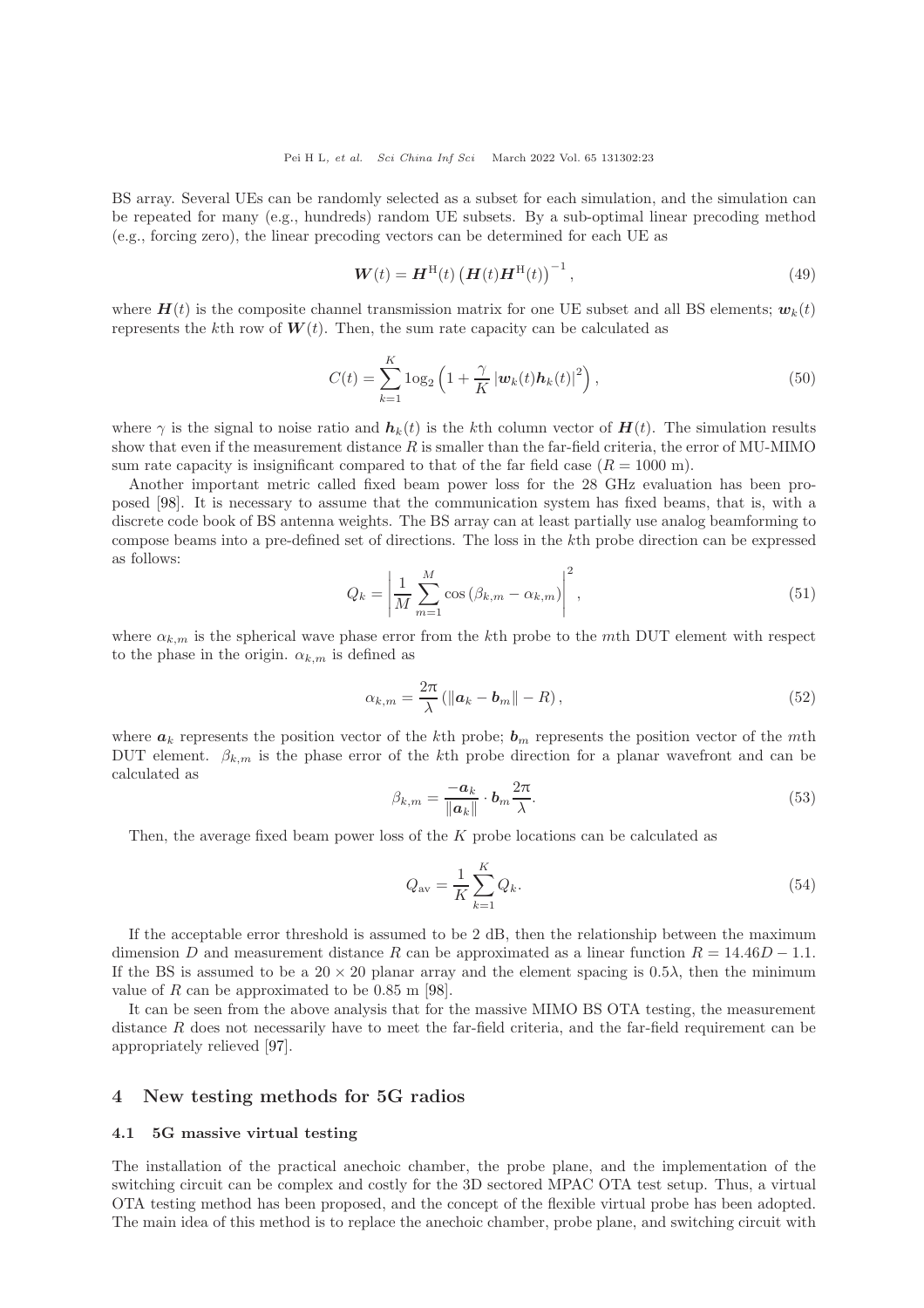a phase matrix [\[99\]](#page-26-23). The probe selection method is the same as that proposed in Subsection 3.1, and the phase matrix can be written as

$$
\mathbf{F} = \{ f_{m,k} = e^{j\frac{2\pi}{\lambda} \mathbf{r}_m \cdot \hat{\mathbf{\Omega}}_k} \},\tag{55}
$$

where  $r_m$  is the unit vector of the mth DUT element and  $\hat{\Omega}_k$  is the unit position vector of the solid angle of the kth probe.

The feasibility of this method has been verified by three metrics, including spatial correlation error, total variation distance of PAS, and beam statistic distance [\[99\]](#page-26-23).

### 4.2 New method based on reflective properties of concave surfaces

The proposed method in [\[100\]](#page-26-24) can generate highly dynamic 3D environments by making use of reflective properties of concave surfaces (ellipsoid and elliptical cylinder reflectors) to emulate real-life millimeterwave channel propagation scenarios.

The test setup comprises an ellipsoid of revolution or a set of elliptical cylinder reflectors, a feeder antenna, a DUT, and a BS emulator. The feeder antenna should be an array antenna that can generate multiple simultaneous independent beams. The DUT and feeder antenna are placed at different focal points. The ray emanated from one focal point will arrive at another focal point. Initial test results have been described in [\[100\]](#page-26-24), implemented with an elliptical cylinder reflector. This testing system enjoys lower cost at the expanse of reduced flexibility in channel emulations.

# 5 Conclusion and future work

This review discussed various technical points of MIMO OTA testing in the anechoic chamber setup. The channel emulation methods, including PFS, PWS, and EIV methods in 2D UE MIMO OTA testing and PFS and PWS methods in 3D BS MIMO OTA testing are presented. Some key aspects of the MPAC setup are also studied, such as test zone size, the physical dimension of the setup, and the number of probes. Two measurement setups are introduced in this paper, i.e., a 2D uniform MPAC setup and a 3D sectored MPAC setup. The 3D sectored MPAC setup is proposed to accurately reproduce the desired propagation channels, while the cost of the setup can be significantly reduced in the massive MIMO BS antennas OTA testing. The setup is cost-effective mainly because the corresponding hardware resources are reduced. For example, the active probes are reduced by the switching circuits, and the DUT is placed on one side of the anechoic chamber to reduce the chamber size. Some novel massive test methods are also included in this paper. Future research should focus on new techniques and algorithms to save costs related to the MPAC setups. In addition, the active probes selection algorithm with lower computational complexity, the definition of the mmWave channel emulation metrics error threshold, and the calibration of the mmWave test system all require further investigations.

Acknowledgements This work was supported in part by National Key Research and Development Program of China (Grant No. 2020YFA0709800), National Natural Science Foundation of China (Grant Nos. 62171362, 61801366, 81701774, 61771423), Natural Science Foundation of Shaanxi Province (Grant No. 2020JM-078), National Key Research and Development Program of China (Grant No. 2018YFA0701400), Zhejiang Lab (Grant No. 2018EB0ZX01), Key-Area Research and Development Program of Guangdong Province (Grant No. 2018B030333001), and Fundamental Research Funds for the Central Universities (Grant No. 2019XZZX003-20).

#### <span id="page-23-0"></span>References

- 1 You X H, Wang C X, Huang J, et al. Towards 6G wireless communication networks: vision, enabling technologies, and new paradigm shifts. [Sci China Inf Sci,](https://doi.org/10.1007/s11432-020-2955-6) 2021, 64: 110301
- <span id="page-23-1"></span>2 Yuan Y F, Zhao Y J, Zong B Q, et al. Potential key technologies for 6G mobile communications. [Sci China Inf Sci,](https://doi.org/10.1007/s11432-019-2789-y) 2020, 63: 183301
- <span id="page-23-2"></span>3 He R, Ai B, Wang G, et al. Wireless channel sparsity: measurement, analysis, and exploitation in estimation. IEEE Wirel Commun, 2021. doi: 10.1109/MWC.001.2000378
- <span id="page-23-3"></span>4 3GPP. User equipment (UE)/mobile station (MS) over the air (OTA) antenna performance; conformance testing (release 9). 3GPP TS 34.114, 2009. [http://www.arib.or.jp/english/html/overview/doc/STD-T63v9](http://www.arib.or.jp/english/html/overview/doc/STD-T63v9_20/2_T63/ARIB-STD-T63/Rel9/34/A34114-920.pdf) 20/2 T63/ARIB-STD-T63/Rel9/34/ [A34114-920.pdf](http://www.arib.or.jp/english/html/overview/doc/STD-T63v9_20/2_T63/ARIB-STD-T63/Rel9/34/A34114-920.pdf)
- <span id="page-23-4"></span>5 CTIA Certifification. Test plan for mobile station over the air performance. Method of measurement for radiated RF power and receiver performance. Revision Number 2.2.2, 2008. [https://api.ctia.org/docs/default-source/default-document-library/](https://api.ctia.org/docs/default-source/default-document-library/ctia-test-plan-for-mobile-station-over-the-air-performance-revision-3-1.pdf) [ctia-test-plan-for-mobile-station-over-the-air-performance-revision-3-1.pdf](https://api.ctia.org/docs/default-source/default-document-library/ctia-test-plan-for-mobile-station-over-the-air-performance-revision-3-1.pdf)
- <span id="page-23-5"></span>6 Obayashi S, Ohishi T, Karasawa Y. Effect of vertical angle spread of propagation channel on MIMO OTA measurement method. In: Proceedings of Asia-Pacific Microwave Conference, Yokohama, 2010. 1934–1937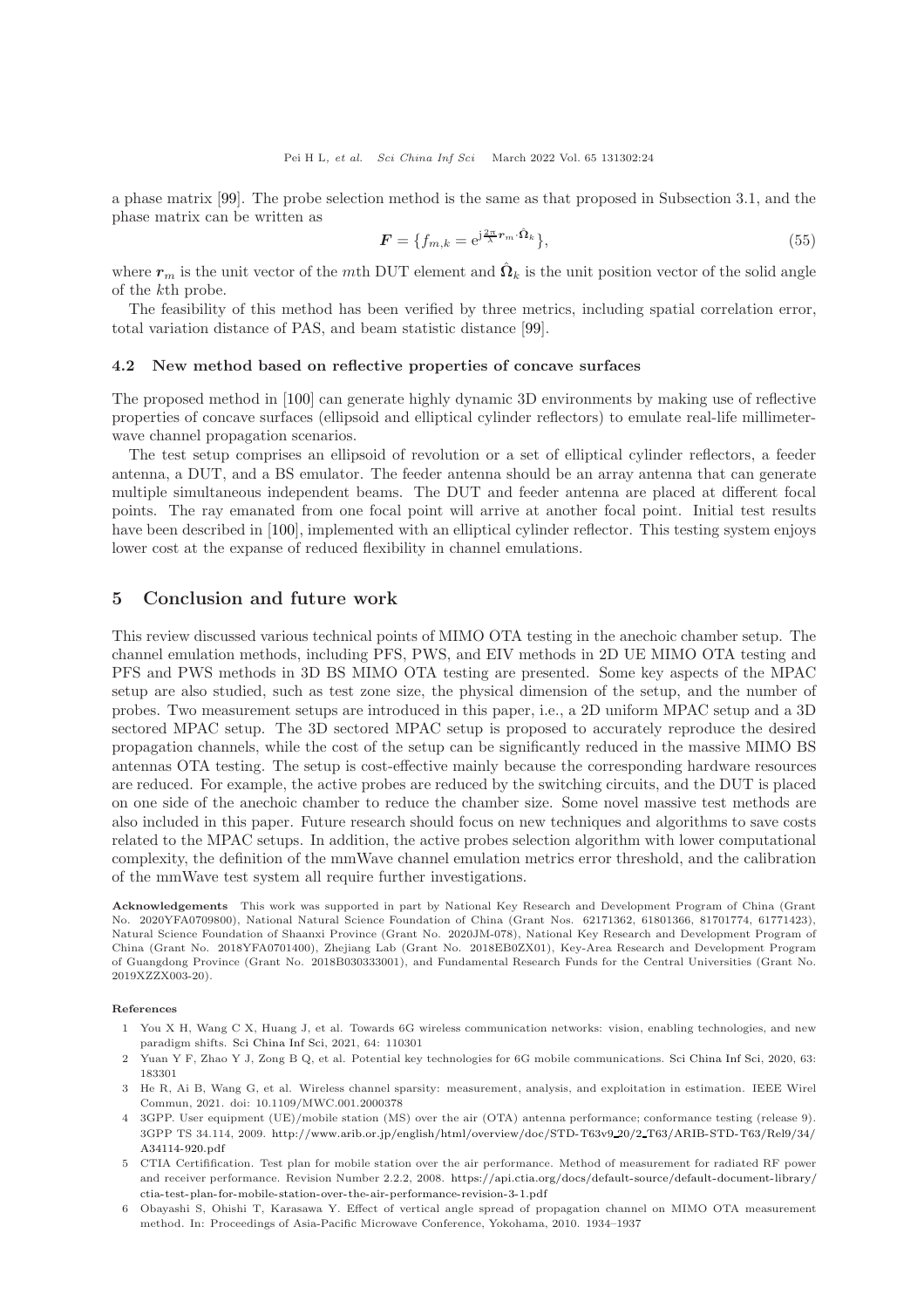- <span id="page-24-8"></span><span id="page-24-0"></span>7 Rumney M, Pirkl R, Landmann M H, et al. MIMO over-the-air research, development, and testing. [Int J Antenn Propag,](https://doi.org/10.1155/2012/467695) 2012, 2012: 1–8
- 8 Jing Y, Zhao X, Kong H W, et al. Two-stage over-the-air (OTA) test method for LTE MIMO device performance evaluation. [Int J Antenn Propag,](https://doi.org/10.1155/2012/572419) 2012, 2012: 1–6
- <span id="page-24-11"></span><span id="page-24-1"></span>Kyösti P, Jämsä T, Nuutinen J P. Channel modelling for multiprobe over-the-air MIMO testing. [Int J Antenn Propag,](https://doi.org/10.1155/2012/615954) 2012, 2012: 1–11
- <span id="page-24-2"></span>10 Arsalane N, Mouhamadou M, Decroze C, et al. 3GPP channel model emulation with analysis of MIMO-LTE performances in reverberation chamber. [Int J Antenn Propag,](https://doi.org/10.1155/2012/239420) 2012, 2012: 1–8
- 11 Kildal P S, Rosengren K. Correlation and capacity of MIMO systems and mutual coupling, radiation efficiency, and diversity gain of their antennas: simulations and measurements in a reverberation chamber. [IEEE Commun Mag,](https://doi.org/10.1109/MCOM.2004.1367562) 2004, 42: 104–112
- <span id="page-24-3"></span>12 Chen X M, Xue W, Shi H, et al. Orbital angular momentum multiplexing in highly reverberant environments. IEEE Microw Wirel Compon Lett, 2020, 30: 112–115
- 13 Chen X M. Throughput modeling and measurement in an isotropic-scattering reverberation chamber. IEEE Trans Antenn Propag, 2014, 62: 2130–2139
- <span id="page-24-5"></span><span id="page-24-4"></span>14 Yu W, Qi Y H, Liu K F, et al. Radiated two-stage method for LTE MIMO user equipment performance evaluation. IEEE Trans Electromagn Compat, 2014, 56: 1691–1696
- 15 Fan W, Kyosti P, Hentila L, et al. MIMO terminal performance evaluation with a novel wireless cable method. IEEE Trans Antenn Propag, 2017, 65: 4803–4814
- <span id="page-24-6"></span>16 Toivanen J T, Laitinen T A, Kolmonen V M, et al. Reproduction of arbitrary multipath environments in laboratory conditions. [IEEE Trans Instrum Meas,](https://doi.org/10.1109/TIM.2010.2049226) 2011, 60: 275–281
- <span id="page-24-7"></span>17 Sharma R K, Kotterman W, Landmann M H, et al. Over-the-air testing of cognitive radio nodes in a virtual electromagnetic environment. [Int J Antenn Propag,](https://doi.org/10.1155/2013/945283) 2013, 2013: 1–16
- 18 Khatun A, Kolmonen V M, Hovinen V, et al. Experimental verification of a plane-wave field synthesis technique for MIMO OTA antenna testing. [IEEE Trans Antenn Propag,](https://doi.org/10.1109/TAP.2016.2559518) 2016, 64: 3141–3150
- <span id="page-24-9"></span>19 Llorente I C, Fan W, Nielsen J O, et al. Comparison of channel emulation techniques in multiprobe anechoic chamber setups. In: Proceedings of the 9th European Conference on Antennas and Propagation (EuCAP), Lisbon, 2015
- <span id="page-24-10"></span>20 Fan W, Carreno X, Kyosti P, et al. Over-the-air testing of MIMO-capable terminals: evaluation of multiple-antenna systems in realistic multipath propagation environments using an OTA method. [IEEE Veh Technol Mag,](https://doi.org/10.1109/MVT.2015.2410314) 2015, 10: 38–46
- <span id="page-24-12"></span>21 Mow M A, Niu B L, Schlub R W, et al. Tools for design and analysis of over-the-air test systems with channel model emulation capabilities. US Patent, 20 110 270 567, 2011
- <span id="page-24-33"></span><span id="page-24-13"></span>22 Kyösti P, Nuutinen J. Over the air test. US Patent, 20 110 189962, 2011
- <span id="page-24-14"></span>23 Reed J D. Emulation and controlled testing of MIMO OTA channels. US Patent 20 110 299 570, 2011
- <span id="page-24-15"></span>24 Fan W, Nielsen J Ø, Franek O, et al. Antenna pattern impact on MIMO OTA testing. [IEEE Trans Antenn Propag,](https://doi.org/10.1109/TAP.2013.2279805) 2013, 61: 5714–5723
- 25 Almers P, Bonek E, Burr A, et al. Survey of channel and radio propagation models for wireless MIMO systems. Eurasip J Wirel Commun Netw, 2007, 2007: 019070
- <span id="page-24-16"></span>26 Baum D S, Hansen J, Salo J, et al. An interim channel model for beyond-3G systems: extending the 3GPP spatial channel model (SCM). In: Proceedings of the 61st Vehicular Technology Conference, Stockholm, 2005. 3132–3136
- <span id="page-24-17"></span>27 Kyösti P, Meinilö J, Hentilö L, et al. IST-4-027756 WINNER II D1.1.2 V1.0 WINNER II Channel Models. IST-WINNER II Technical Report. 2007
- <span id="page-24-19"></span><span id="page-24-18"></span>28 3GPP. Study on cannel model for frequencies from 0.5 to 100 GHz. 3GPP TR 38.901, 2017
- 29 Wu X F, Wang N, Zhang Z H, et al. Comparison tests and hand phantom standardization for multi-probe based MIMO OTA. In: Proceedings of the 5th Asia-Pacific Conference on Antennas and Propagation (APCAP), Taiwan, 2016. 321–322
- <span id="page-24-20"></span>Carreño X, Fan W, Nielsen J O, et al. Test setup for anechoic room based MIMO OTA testing of LTE terminals. In: Proceedings of the 7th European Conference on Antennas and Propagation (EuCAP), Gothenburg, 2013. 1417–1420
- <span id="page-24-21"></span>31 CTIA Certifification. Test plan for 2×2 downlink MIMO and transmit diversity over-the air performance. Technical Report Version 1.1, 2016
- <span id="page-24-22"></span>32 Kyosti P, Hentila L, Fan W, et al. On radiated performance evaluation of massive MIMO devices in multiprobe anechoic chamber OTA setups. [IEEE Trans Antenn Propag,](https://doi.org/10.1109/TAP.2018.2860635) 2018, 66: 5485–5497
- <span id="page-24-23"></span>33 Kyösti P, Khatun A. Probe configurations for 3-D MIMO over-the-air testing. In: Proceedings of the 7th European Conference on Antennas and Propagation (EuCAP), Gothenburg, 2013. 1421–1425
- <span id="page-24-24"></span>34 Weimin W M, Li M Y, Liu Y [A, et al. Novel physical probe configurations in a multi-probe based 3D MIMO OTA setup.](https://doi.org/10.1016/S1005-8885(17)60188-2) J China Univ Post TeleCommun, 2017, 24: 60–66
- <span id="page-24-25"></span>35 Wang R R, Wang W M, Wu Y G, et al. 3D channel spatial characteristic emulation in multi-probe anechoic chamber setups. In: Proceedings of Global Wireless Summit (GWS), Chiang Rai, 2018. 348–353
- <span id="page-24-26"></span>36 Yuan Y, Wang W M, Liu Y N, et al. Impact of probe ring location on test area performance in 3D MIMO OTA setup. In: Proceedings of the 11th International Symposium on Antennas, Propagation and EM Theory (ISAPE), Guilin, 2016. 858–861
- <span id="page-24-27"></span>37 Zhang Z, Tian L, Zhang J H, et al. Analysis of test volume size in 3D MIMO OTA for 5G. In: Proceedings of IEEE International Conference on Communications Workshops (ICC Workshops), Shanghai, 2019
- <span id="page-24-29"></span><span id="page-24-28"></span>38 Fan W, Sun F, Nielsen J Ø, et al. Probe selection in multiprobe OTA setups. [IEEE Trans Antenn Propag,](https://doi.org/10.1109/TAP.2014.2301179) 2014, 62: 2109–2120 39 Yang X L, Zhang P, Chen J Q, et al. Probe subset selection in 3D multiprobe OTA setup. In: Proceedings of the 29th Annual
- <span id="page-24-30"></span>International Symposium on Personal, Indoor and Mobile Radio Communications (PIMRC), Bologna, 2018 40 Fan W, Szini I, Nielsen J Ø, et al. Channel spatial correlation reconstruction in flexible multiprobe setups. Antenn Wirel
- <span id="page-24-31"></span>Propag Lett, 2013, 12: 1724–1727 41 Gao H Q, Wang W M, Wu Y L, et al. 3D flexible multi-probe setups for MIMO OTA testing. In: Proceedings of the 5th International Symposium on Electromagnetic Compatibility, Beijing, 2017
- <span id="page-24-32"></span>42 Wang W M, Wang R R, Gao H Q, et al. Implementation and analysis of 3D channel emulation method in multi-probe anechoic chamber setups. [IEEE Access,](https://doi.org/10.1109/ACCESS.2019.2933494) 2019, 7: 108571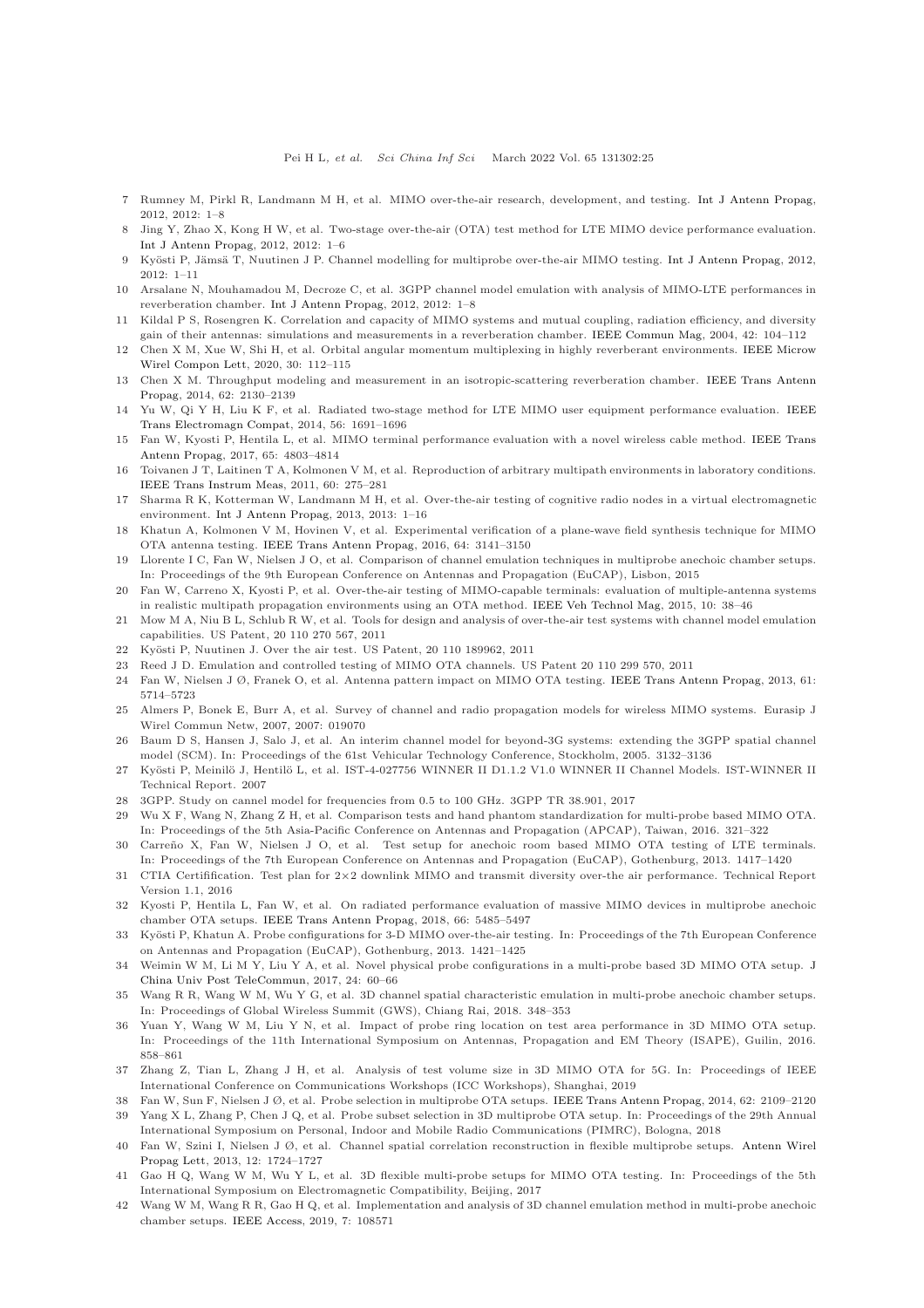- <span id="page-25-0"></span>43 Fan W, Kyösti P, Nuutinen J P, et al. On probe weighting for MIMO OTA testing in anechoic chamber setups. In: Proceedings of Asia-Pacific Microwave Conference (APMC), Nanjing, 2015
- 44 Belhabib M, D'Errico R, Bernard U. Effect of finite ring radius and antenna radiation on spatial correlation in multiprobe over-the-air tests. In: Proceedings of the 10th European Conference on Antennas and Propagation (EuCAP), Davos, 2016
- <span id="page-25-1"></span>45 Belhabib M, D'Errico R, Uguen B. Spatial correlation in spherical and cylindrical 3D MIMO over-the-air tests setups. In: Proceedings of the 10th European Conference on Antennas and Propagation (EuCAP), Davos, 2016
- <span id="page-25-3"></span><span id="page-25-2"></span>46 Fan W, Szini I, Foegelle M D, et al. Measurement uncertainty investigation in the multi-probe OTA setups. In: Proceedings of the 8th European Conference on Antennas and Propagation (EuCAP), Hague, 2014. 1068–1072
- <span id="page-25-4"></span>47 Foged L J, Scannavini A, Gross N, et al. MIMO OTA testing using a multiprobe system approach. In: Proceedings of the 7th European Conference on Antennas and Propagation (EuCAP), Gothenburg, 2013. 1673–1677
- 48 Guo L, Sun C, An X D, et al. Over the air MIMO channel model validation. In: Proceedings of the 7th European Conference on Antennas and Propagation (EuCAP), Gothenburg, 2013. 1848–1852
- <span id="page-25-5"></span>49 Fan W, Nielsen J Ø, Carreño X, et al. Impact of system non-idealities on spatial correlation emulation in a multi-probe based MIMO OTA setup. In: Proceedings of the 7th European Conference on Antennas and Propagation (EuCAP), Gothenburg, 2013. 1663–1667
- <span id="page-25-7"></span><span id="page-25-6"></span>50 Fan W, Nielsen J Ø, Carreño X, et al. Impact of probe placement error on MIMO OTA test zone performance. In: Proceedings of Loughborough Antennas and Propagation Conference (LAPC), Loughborough, 2012
- <span id="page-25-8"></span>51 Reed D. Experiments with spatial correlation for evaluating OTA techniques TD (09)856. COST2100, 2009. 1–4
- 52 Fan W, de Lisbona X C B, Sun F, et al. Emulating spatial characteristics of MIMO channels for OTA testing. IEEE Trans Antenn Propag, 2013, 61: 4306–4314
- <span id="page-25-10"></span><span id="page-25-9"></span>53 Boyd S, Vandenberghe L. Convex Optimization. Cambridge: Cambridge University Press, 2004
- 54 Llorente I C, Fan W, Pedersen G F. MIMO OTA testing in small multiprobe anechoic chamber setups. Antenn Wirel Propag Lett, 2016, 15: 1167–1170
- <span id="page-25-11"></span>55 Parveg D, Laitinen T, Khatun A, et al. Calibration procedure for 2-D MIMO over-the-air multi-probe test system. In: Proceedings of the 6th European Conference on Antennas and Propagation (EUCAP), Prague, 2012. 1594–1598
- <span id="page-25-12"></span>56 Kotterman W A T, Heuberger A, Thomä R S. On the accuracy of synthesised wave-fields in MIMO-OTA setups. In: Proceedings of the 5th European Conference on Antennas and Propagation (EUCAP), Rome, 2011. 2560–2564
- <span id="page-25-13"></span>Laitinen T A, Kyösti P, Nuutinen J-P, et al. On the number of OTA antenna elements for plane-wave synthesis in a MIMO OTA test system involving a circular antenna array. In: Proceedings of the 4th European Conference on Antennas and Propagation (EUCAP), Barcelona, 2010
- <span id="page-25-14"></span>58 Schirmer C, Landmann M H, Kotterman W A T, et al. 3D wave-field synthesis for testing of radio devices. In: Proceedings of the 8th European Conference on Antennas and Propagation (EuCAP), Hague, 2014. 3394–3398
- <span id="page-25-15"></span>59 Fan W, Kyosti P, Hentila L, et al. Rician channel modeling for multiprobe anechoic chamber setups. Antenn Wirel Propag Lett, 2014, 13: 1761–1764
- <span id="page-25-16"></span>60 Ji Y L, Fan W, Pedersen G F, et al. On channel emulation methods in multiprobe anechoic chamber setups for over-the-air testing. [IEEE Trans Veh Technol,](https://doi.org/10.1109/TVT.2018.2824403) 2018, 67: 6740–6751
- <span id="page-25-18"></span><span id="page-25-17"></span>61 Giacaglia G E O. Trigonometric Interpolation. [Celestial Mech,](https://doi.org/10.1007/BF01231141) 1970, 1: 360–367
- 62 Fan W, Hentila L, Kyosti P, et al. Test zone size characterization with measured MIMO throughput for simulated MPAC configurations in conductive setups. [IEEE Trans Veh Technol,](https://doi.org/10.1109/TVT.2017.2727258) 2017, 66: 10532–10536
- <span id="page-25-19"></span>63 Fan W, Kyosti P, Nielsen J Ø, et al. Wideband MIMO channel capacity analysis in multiprobe anechoic chamber setups. [IEEE Trans Veh Technol,](https://doi.org/10.1109/TVT.2015.2435813) 2016, 65: 2861–2871
- <span id="page-25-20"></span>64 Jungnickel V, Jaeckel S, Thiele L, et al. Capacity measurements in a cooperative MIMO network. [IEEE Trans Veh Technol,](https://doi.org/10.1109/TVT.2008.2010260) 2009, 58: 2392–2405
- <span id="page-25-21"></span>Laitinen T, Toivanen J, Kyösti P, et al. On a MIMO-OTA testing based on multi-probe technology. In: Proceedings of URSI International Symposium on Electromagnetic Theory, Berlin, 2010. 227–230
- 66 Kyösti P, Nuutinen J, Jämsä T. Simulated correlation accuracy of MIMO OTA spatial fading emulator. In: Proceedings of the 11th MCM COST-2100, Alborg, 2010
- 67 Imai T, Okano Y, Koshiro K, et al. Theoretical analysis of adequate number of probe antennas in spatial channel emulator for MIMO performance evaluation of mobile terminals. In: Proceedings of the 4th European Conference on Antennas and Propagation (EuCAP), Barcelona, 2010
- 68 Panasonic and Tokyo Institute of Technology. Procedure of the determining the dimension of a spatial fading emulator. In: Proceedings of 3GPP TSG RAN4 Meeting, Jeju, 2009
- <span id="page-25-22"></span>Laitinen T, Kyösti P, Jämsä T, et al. Generation of a field with a laplacian-distributed power azimuth spectrum scattered by a single cluster in a MIMO-OTA test system based on multiple probe antennas. In: Proceedings of Asia-Pacific Microwave Conference, Yokohama, 2010. 2127–2130
- <span id="page-25-23"></span>70 Khatun A, Laitinen T, Kolmonen V M, et al. Dependence of error level on the number of probes in over-the-air multiprobe test systems. [Int J Antenn Propag,](https://doi.org/10.1155/2012/624174) 2012, 2012: 1–6
- <span id="page-25-24"></span>71 Khatun A, Kolmonen V M, Laitinen T, et al. Clarification of uncertainties in MIMO over-the-air multi-probe test systems. In: Proceedings of the 7th European Conference on Antennas and Propagation (EuCAP), Gothenburg, 2013. 1427–1431
- <span id="page-25-25"></span>72 Scannavini A, FogedL J, Gross N, et al. Test zone characterization for the multiprobe anechoic chamber setup (MPAC). In: Proceedings of the 10th European Conference on Antennas and Propagation (EuCAP), Davos, 2016
- <span id="page-25-26"></span>73 Fan W, Kyosti P, Ji Y L, et al. Experimental evaluation of user influence on test zone size in multi-probe anechoic chamber setups. [IEEE Access,](https://doi.org/10.1109/ACCESS.2017.2748558) 2017, 5: 18545–18556
- <span id="page-25-27"></span>74 Yamamoto A. Procedure of designing the structural parameters of a spatial fading emulator with a Laplacian angular power spectrum of incoming wave. In: Proceedings of COST 2100 TD(10)10016, Athens, 2010
- <span id="page-25-28"></span>Kyösti P, Hentilä L. Criteria for physical dimensions of MIMO OTA multi-probe test setup. In: Proceedings of the 6th European Conference on Antennas and Propagation (EUCAP), Prague, 2012. 2055–2059
- <span id="page-25-29"></span>76 Wang W M, Wang H, Gao H Q, et al. Plane wave compensation technique for multiple-input multiple-output over-the-air testing in small multi-probe anechoic chamber. [IET Microwave Antenn Propag,](https://doi.org/10.1049/iet-map.2019.0036) 2019, 13: 2625–2631